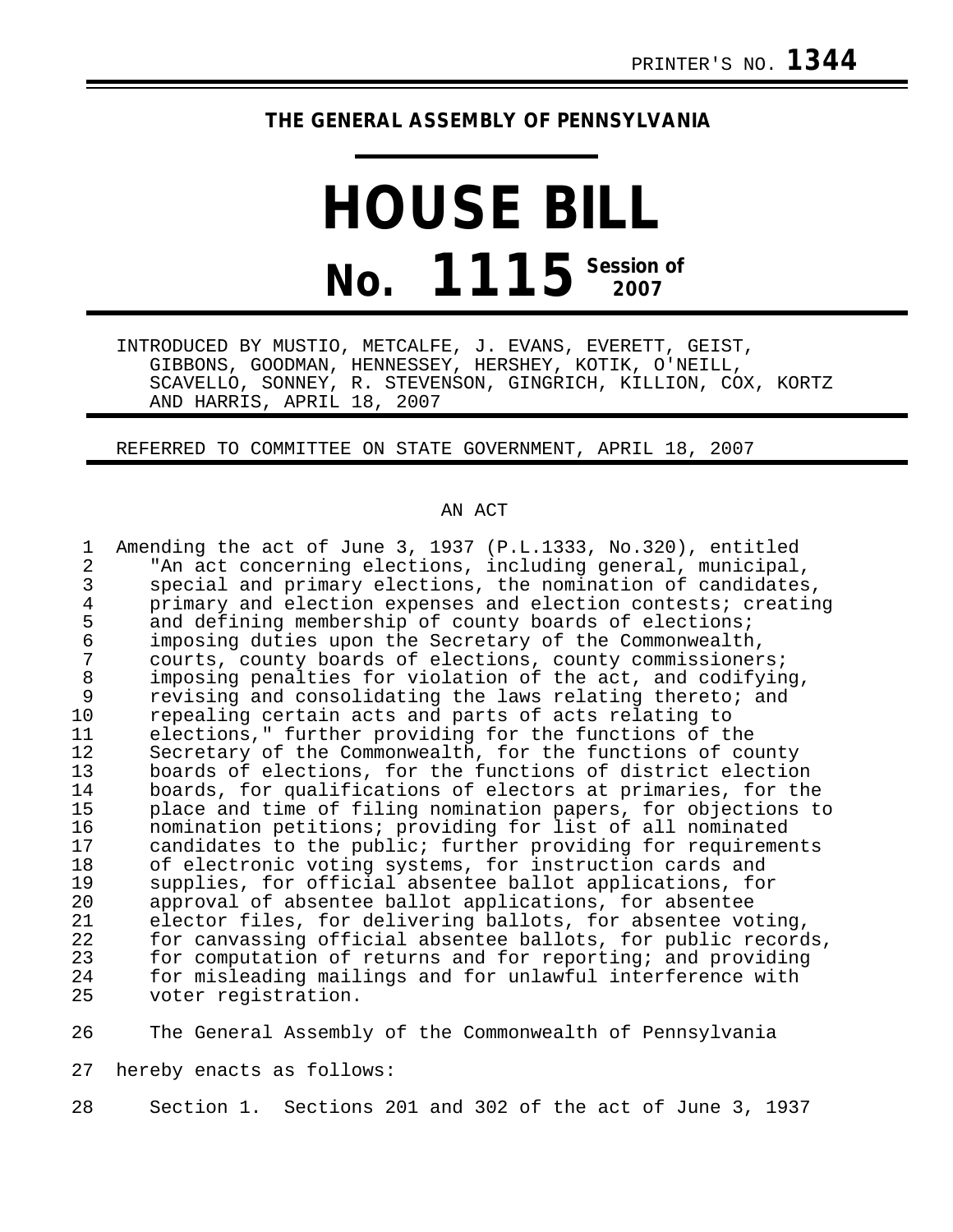1 (P.L.1333, No.320), known as the Pennsylvania Election Code, are 2 amended by adding subsections to read:

3 Section 201. Powers and Duties of the Secretary of the 4 Commonwealth.--The Secretary of the Commonwealth shall exercise 5 in the manner provided by this act all powers granted to him by 6 this act, and shall perform all the duties imposed upon him by 7 this act, which shall include the following:

8 \* \* \*

9 (e.2) To receive from county boards of elections information 10 in such form and in such manner as the Secretary of the 11 Commonwealth shall require concerning absentee ballots, 12 <u>including specifically, but not limited to, the number of</u> 13 absentee ballot applications received, the number of electors 14 listed on the permanent absentee ballot qualification list, the 15 number of absentee ballots distributed or mailed and the number

16 of absentee ballots returned by electors.

17 \* \* \*

18 Section 302. Powers and Duties of County Boards.--The county 19 boards of elections, within their respective counties, shall 20 exercise, in the manner provided by this act, all powers granted 21 to them by this act, and shall perform all the duties imposed 22 upon them by this act, which shall include the following:  $23 + * * *$ 

24 (m.1) To prepare and submit a report when requested to the 25 Secretary of the Commonwealth containing information in 26 <u>accordance with the provisions of section 201(e.2)</u> concerning 27 absentee ballots, including specifically, but not limited to, 28 the number of absentee ballot applications received, the number 29 of electors listed on the permanent absentee ballot 30 qualification list, the number of absentee ballots distributed

20070H1115B1344 - 2 -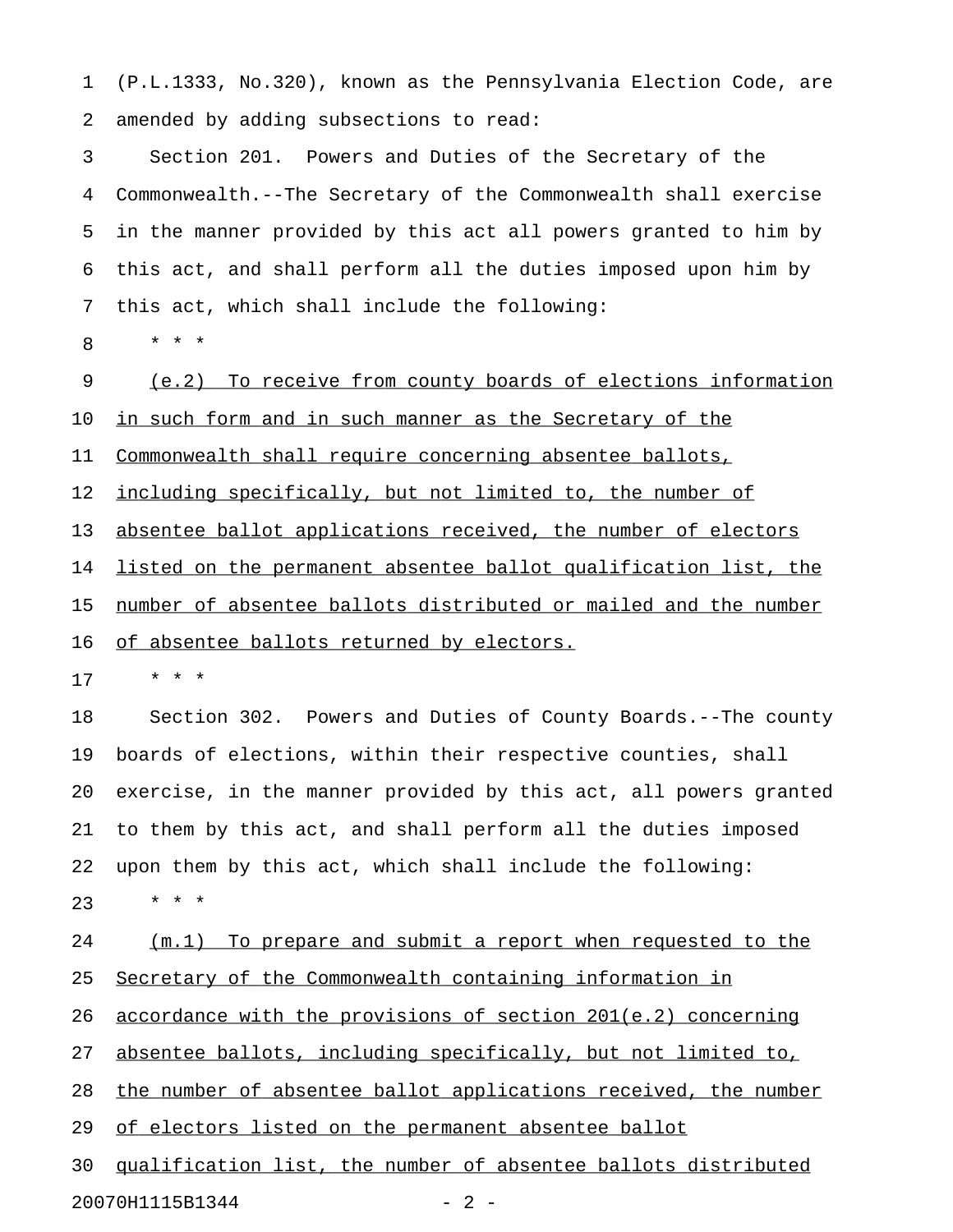1 or mailed and the number of absentee ballots returned by

2 electors.

 $3 * * * *$ 

4 Section 2. Section 401 of the act, amended February 10, 1956 5 (1955 P.L.1019, No.319), is amended to read:

6 Section 401. District Election Boards; Election.--(a) All 7 primaries and elections shall be conducted in each election 8 district by a district election board consisting of a judge of 9 election, a majority inspector of election and a minority 10 inspector of election, assisted by clerks and machine inspectors 11 in certain cases, as hereinafter provided.

12 (b) No later than the Monday preceding the thirteenth

13 Tuesday preceding a primary in which persons seek a party

14 nomination for the office of judge of election or inspector of

15 election, a county board may opt by majority vote to permit

16 persons qualified to serve as and seeking election to the office

17 of judge of election or inspector of election to have their

18 names placed upon the primary ballots by filing a declaration of

19 candidacy with the county board as an alternative to presenting

20 a nominating petition as required by section 912.1. A decision

21 to proceed under this subsection shall remain in effect until

22 rescinded by majority vote of the county board, except that the

23 county board may not rescind its decision at any time between

24 the thirteenth Tuesday preceding a primary in which persons seek

25 a party nomination for the office of judge of election or

26 inspector of election and the Wednesday following the tenth

27 Tuesday prior to such primary. Nothing in this subsection shall

28 be construed to limit the number of times a county board may opt

29 to proceed under this section. The Secretary of the Commonwealth

30 shall prescribe the format of the declaration of candidacy. The

20070H1115B1344 - 3 -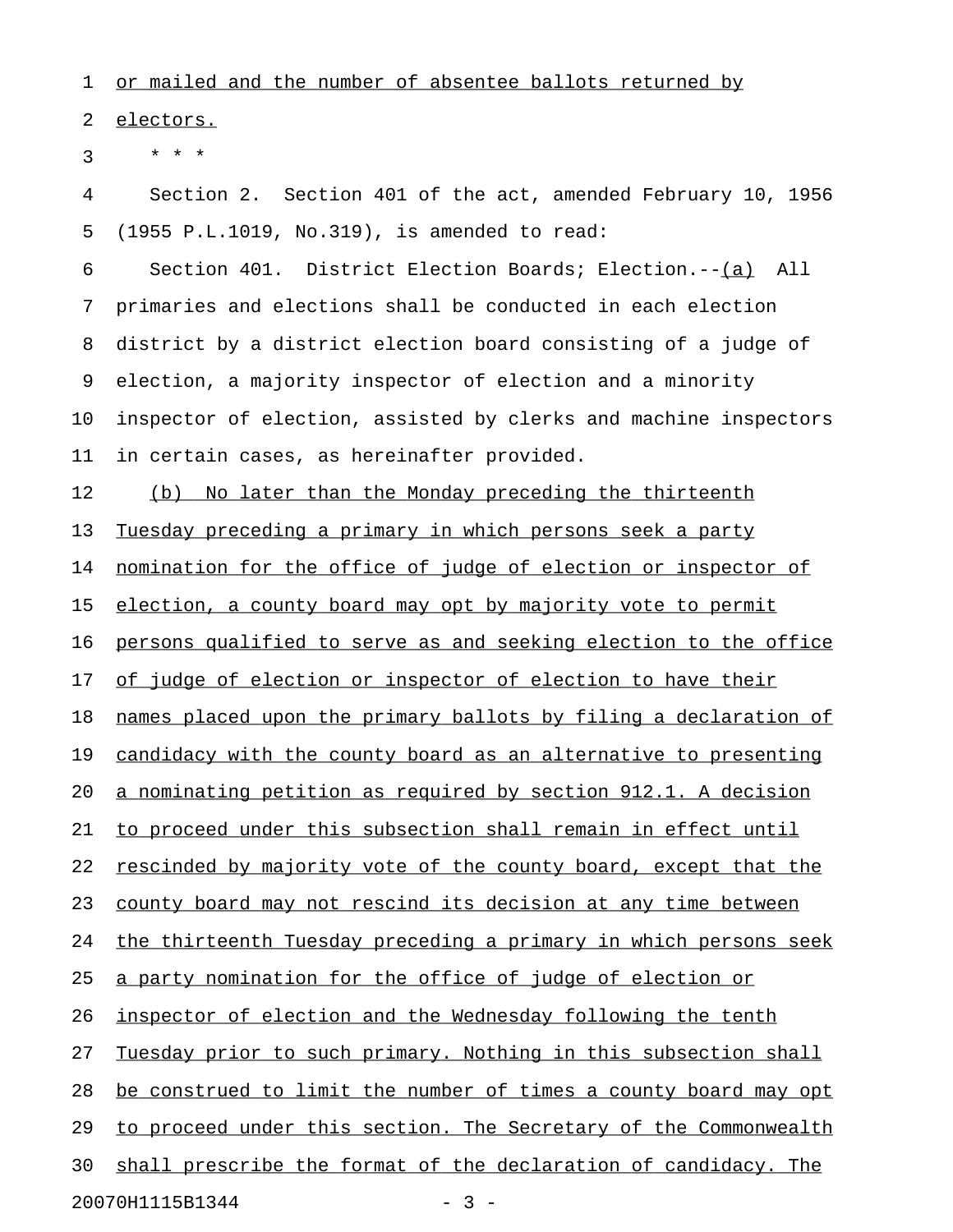## 1 declaration of candidacy shall include a candidate affidavit.

2 (c) The judge and inspectors of election of each election 3 district shall be elected by the electors thereof at the 4 municipal election, and shall hold office for a term of four 5 years from the first Monday of January next succeeding their 6 election.

7 (d) Each elector may vote for one person as judge and for 8 one person as inspector, and the person receiving the highest 9 number of votes for judge shall be declared elected judge of 10 election, the person receiving the highest number of votes for 11 inspector shall be declared elected majority inspector of 12 election, and the person receiving the second highest number of 13 votes for inspector shall be declared elected minority inspector 14 of election.

15 Section 3. Section 702 of the act is amended to read: 16 Section 702. Qualifications of Electors at Primaries.--(a) \_\_\_ 17 The qualifications of electors entitled to vote at primaries 18 shall be the same as the qualifications of electors entitled to 19 vote at elections within the election district where the primary 20 is held, provided that no elector who is not registered and 21 enrolled as a member of a political party, in accordance with 22 the provisions of this act, shall be permitted to vote the 23 ballot of such party or any other party ballot at any primary. 24 (b) An individual who otherwise meets the requirements of 25 25 Pa.C.S. § 1301 (relating to qualifications to register) who will 26 be at least eighteen years of age on the day of the next general 27 or municipal election may register and vote for the 28 corresponding primary.

29 Section 4. Section 953 of the act, amended or added December 30 2, 1976 (P.L.1221, No.269), July 12, 1980 (P.L.649, No.134) and 20070H1115B1344 - 4 -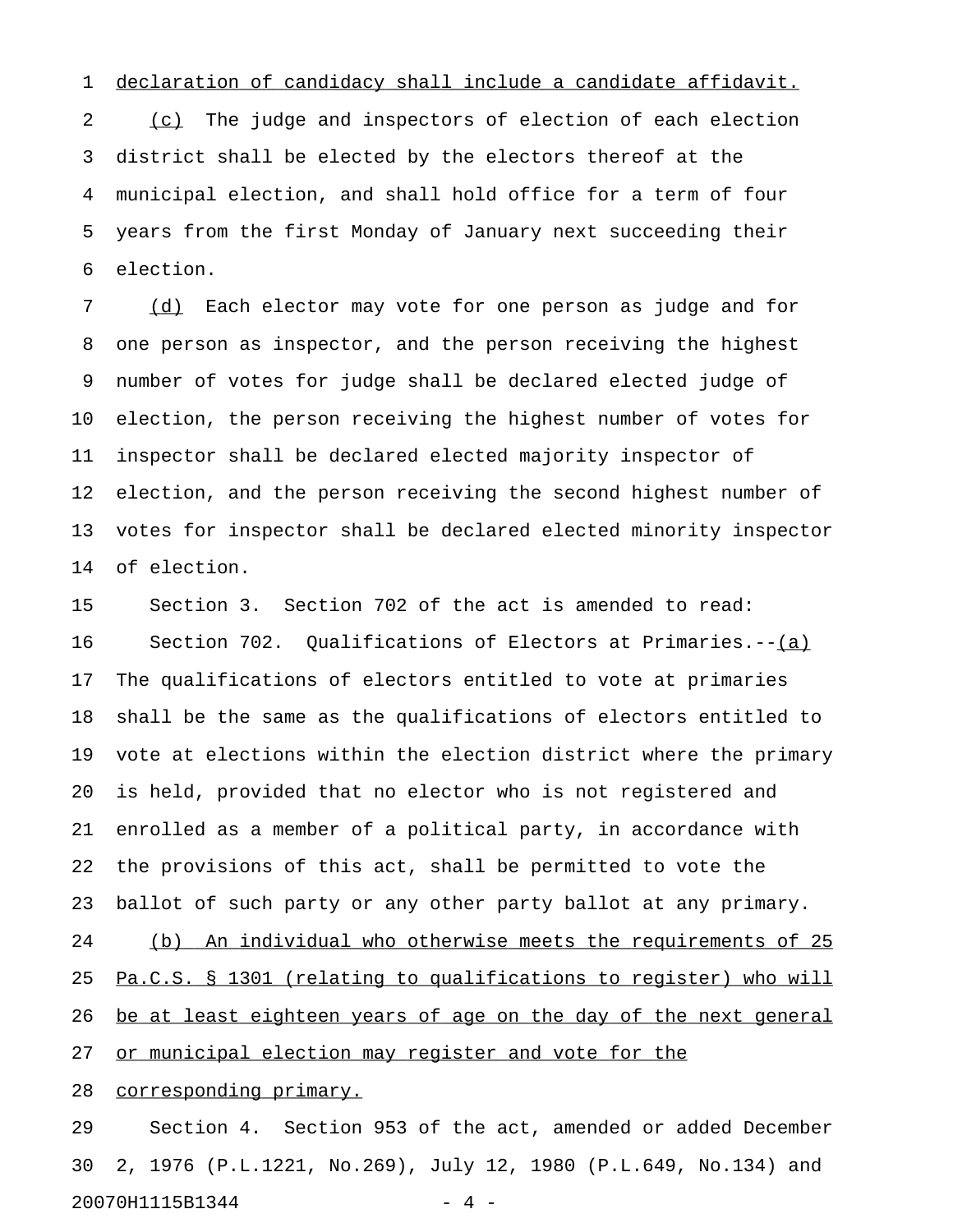1 March 3, 1982 (P.L.127, No.42), is amended to read: 2 Section 953. Place and Time of Filing Nomination Papers.-- 3 (a) Nomination papers for candidates for presidential 4 electors, United States Senators, Representatives in Congress, 5 and State offices, including senators, representatives and 6 judges of courts of record, shall be filed with the Secretary of 7 the Commonwealth. Nomination papers for all other candidates 8 shall be filed with the county boards of elections of the 9 respective counties. Nomination papers for candidates for any 10 office to be voted for by the electors of any city, borough, 11 township, ward or school district which is situate in two or 12 more counties shall be filed with the county board of the county 13 in which the major number of the registered electors of such 14 city, borough, township, ward or school district reside. 15 Immediately after the last day for withdrawals of candidates 16 nominated by nomination papers, the said county board shall 17 certify to the county board of each other county involved a list 18 of the names, addresses and occupations of the candidates so 19 nominated to be voted for in two or more counties, together with 20 the names or appellations of the political bodies nominating 21 them.

22 (b) No nomination paper shall be circulated prior to the 23 tenth Wednesday prior to the primary, and no signature shall be 24 counted unless it bears a date affixed not earlier than the 25 tenth Wednesday prior to the primary nor later than the [second 26 Friday subsequent to the primary] first Tuesday in July. 27 (c) All nomination papers must be filed on or before the

28 [second Friday subsequent to the primary]  $first$  Tuesday in July. 29 (d) The office in which a nomination paper is filed shall 30 issue to the person filing the nomination paper a receipt 20070H1115B1344 - 5 -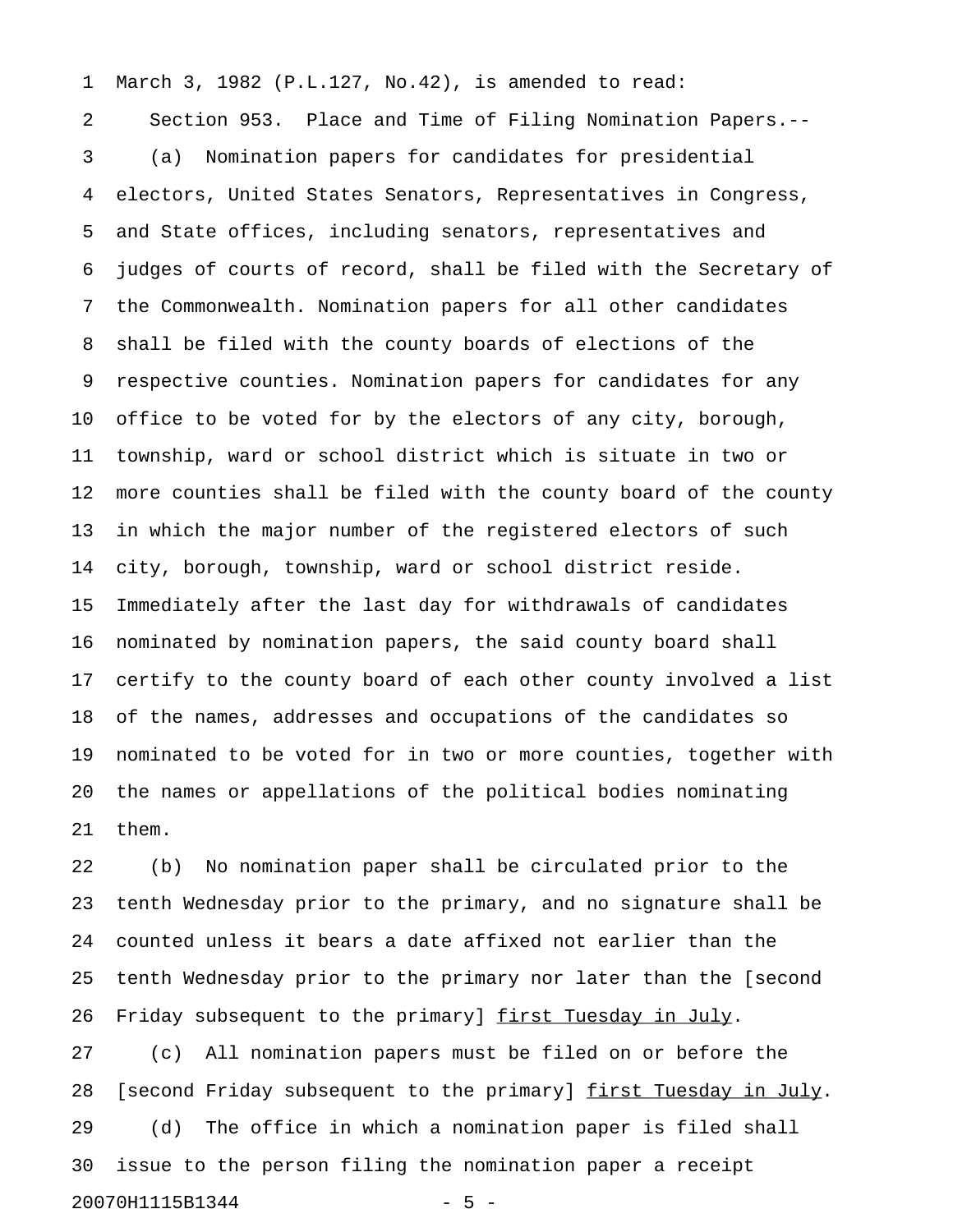1 containing the date and time of filing, the name of the 2 candidate and the office for which he is a candidate.

3 [(e) For the primary election in the year 1982, the time 4 schedule relating to circulating and filing of nominating 5 petitions, filing of objections, and casting of lots for 6 position on the ballot or ballot labels for the Office of 7 Representative in Congress shall be delayed twenty-one (21) days 8 from the times otherwise specified in this act and the time for 9 withdrawal of candidates for such office shall be delayed 10 fourteen (14) days from the time otherwise specified in this 11 act.]

12 Section 5. Section 977 of the act, amended February 13, 1998 13 (P.L.72, No.18), is amended to read:

14 Section 977. Objections to Nomination Petitions and 15 Papers.--All nomination petitions and papers received and filed 16 within the periods limited by this act shall be deemed to be 17 valid, unless, within seven days after the last day for filing 18 said nomination petition or paper, a petition is presented to 19 the court specifically setting forth the objections thereto, and 20 praying that the said petition or paper be set aside. A copy of 21 said petition shall, within said period, be served on the 22 officer or board with whom said nomination petition or paper was 23 filed. Upon the presentation of such a petition, the court shall 24 make an order fixing a time for hearing which shall not be later 25 than ten days after the last day for filing said nomination 26 petition or paper, and specifying the time and manner of notice 27 that shall be given to the candidate or candidates named in the 28 nomination petition or paper sought to be set aside. On the day 29 fixed for said hearing, the court shall proceed without delay to 30 hear said objections, and shall give such hearing precedence 20070H1115B1344 - 6 -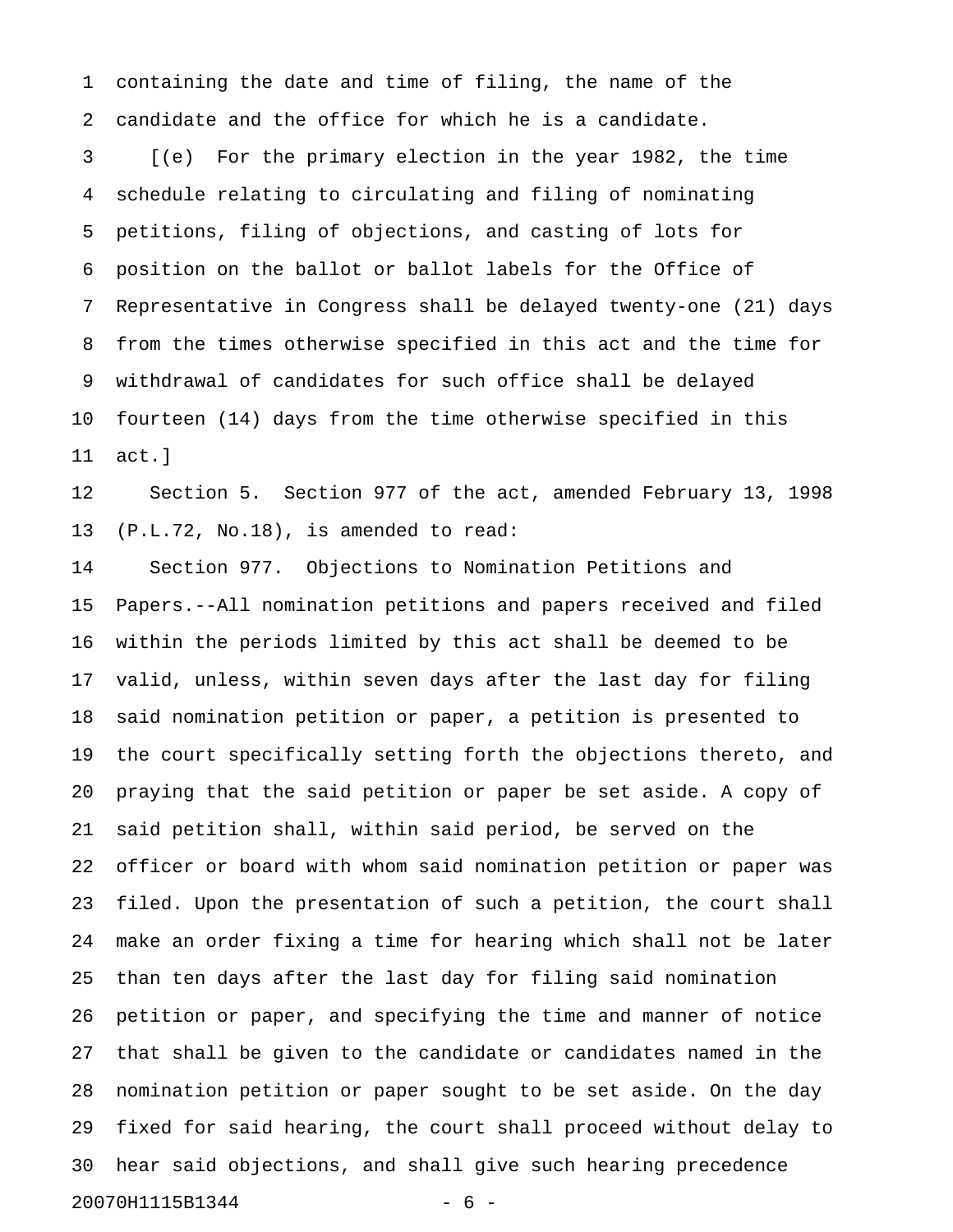1 over other business before it, and shall finally determine said 2 matter not later than fifteen (15) days after the last day for 3 filing said nomination petitions or papers. If the court shall 4 find that said nomination petition or paper is defective under 5 the provisions of section 976, or does not contain a sufficient 6 number of genuine signatures of electors entitled to sign the 7 same under the provisions of this act, or was not filed by 8 persons entitled to file the same, it shall be set aside. If the 9 objections relate to material errors or defects apparent on the 10 face of the nomination petition or paper, the court, after 11 hearing, may, in its discretion, permit amendments within such 12 time and upon such terms as to payment of costs, as the said 13 court may specify. In case any such petition is dismissed, the 14 court shall make such order as to the payment of the costs of 15 the proceedings, including witness fees, as it shall deem just. 16 Appeals of decisions on objection cases must be filed within two 17 (2) business days of the filing of such a decision. In the event 18 of an appeal, the court from which the appeal is taken shall 19 transmit the record to the appellate court as soon as 20 practicable. If a person shall sign any nomination petitions or 21 papers for a greater number of candidates than he is permitted 22 under the provisions of this act, if said signatures bear the 23 same date, they shall, upon objections filed thereto, not be 24 counted on any petition or paper and if they bear different 25 dates, they shall be counted in the order of their priority of 26 date, for only so many persons as there are candidates to be 27 nominated or elected. The office of the Prothonotary of the 28 Commonwealth Court and the office of the Secretary of the 29 Commonwealth and the various offices of prothonotary of the 30 court of common pleas shall be open between the hours of eight-20070H1115B1344 - 7 -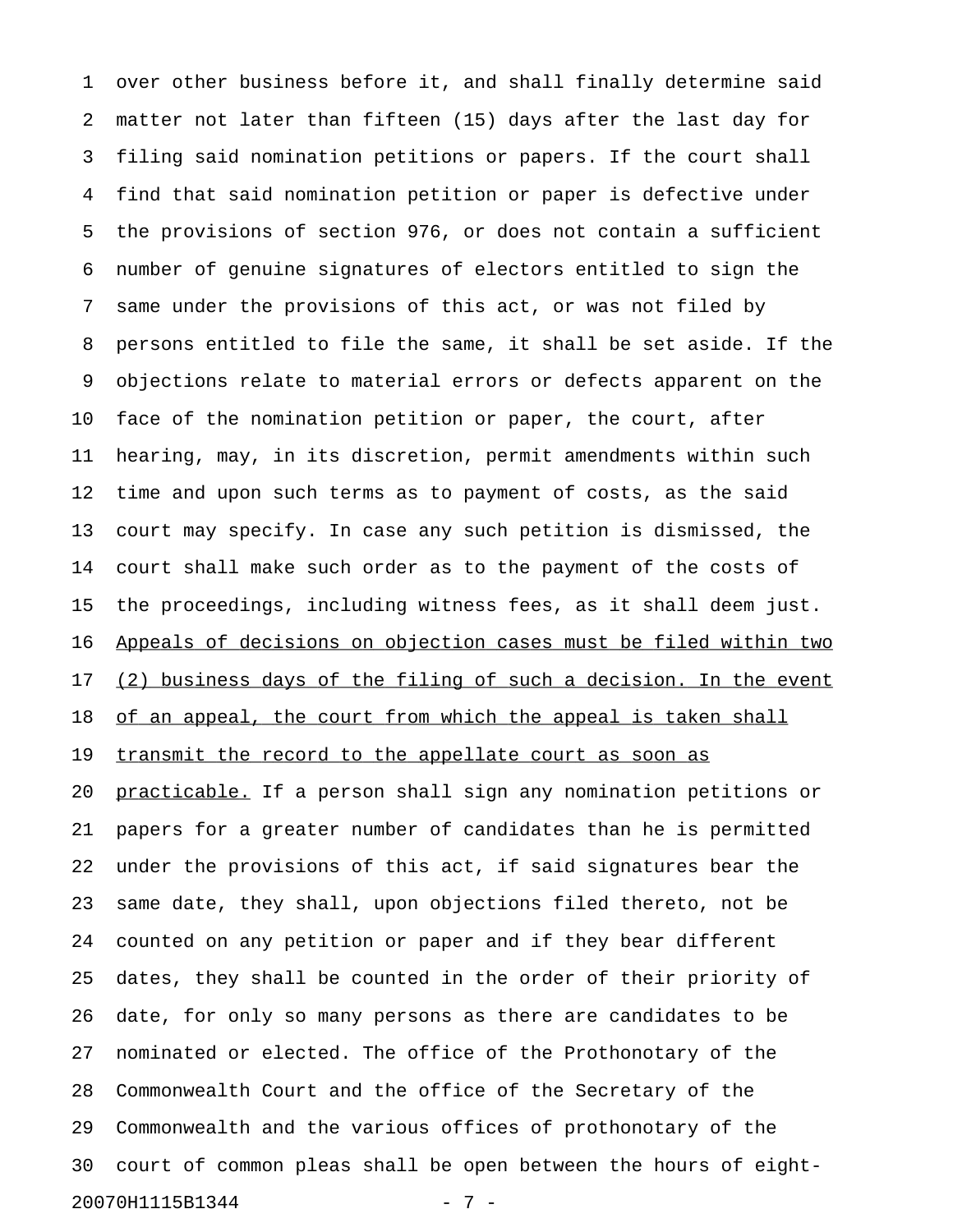1 thirty o'clock A.M. and five o'clock P.M. on the last day to 2 withdraw after filing nomination petitions and on the last day 3 to file objections to nomination petitions.

| 4  | Section 6. The act is amended by adding a section to read:       |
|----|------------------------------------------------------------------|
| 5  | Section 982.1. Furnishing List of All Nominated Candidates       |
| 6  | to the Public.--(a) It shall be the duty of the Secretary of     |
| 7  | the Commonwealth, prior to each primary and general election, to |
| 8  | compile a list of all candidates appearing on the ballot in a    |
| 9  | primary or general election for each county in this              |
| 10 | Commonwealth.                                                    |
| 11 | (b) To assist the Secretary of the Commonwealth in compiling     |
| 12 | this list of candidates, it shall be the duty of all county      |
| 13 | boards to send to the Secretary of the Commonwealth, in a manner |
| 14 | directed by the Secretary of the Commonwealth, notice setting    |
| 15 | forth all candidates for all offices appearing on the ballot in  |
| 16 | that primary or general election for their respective counties.  |
| 17 | If the county fails to send the Secretary of the Commonwealth    |
| 18 | the notice under this subsection at least ten (10) days prior to |
| 19 | the applicable deadline in subsection (c), the secretary shall   |
| 20 | withhold any reimbursements or payments owed to the county under |
| 21 | section 305 until such time as the secretary receives the        |
| 22 | notice.                                                          |
| 23 | The Secretary of the Commonwealth shall develop a filing<br>(c)  |
| 24 | system for the submission, retrieval, storage and public         |
| 25 | disclosure of the list of all the candidates in both the primary |
| 26 | and November election and make available to anyone the list of   |
| 27 | candidates in comma delimited text, database, spreadsheet or     |
| 28 | printed formats. The Secretary of the Commonwealth shall further |
| 29 | provide the public with access to the list of all candidates     |
| 30 | appearing on the ballot in the primary or the general election   |
|    | 20070H1115B1344<br>$-8-$                                         |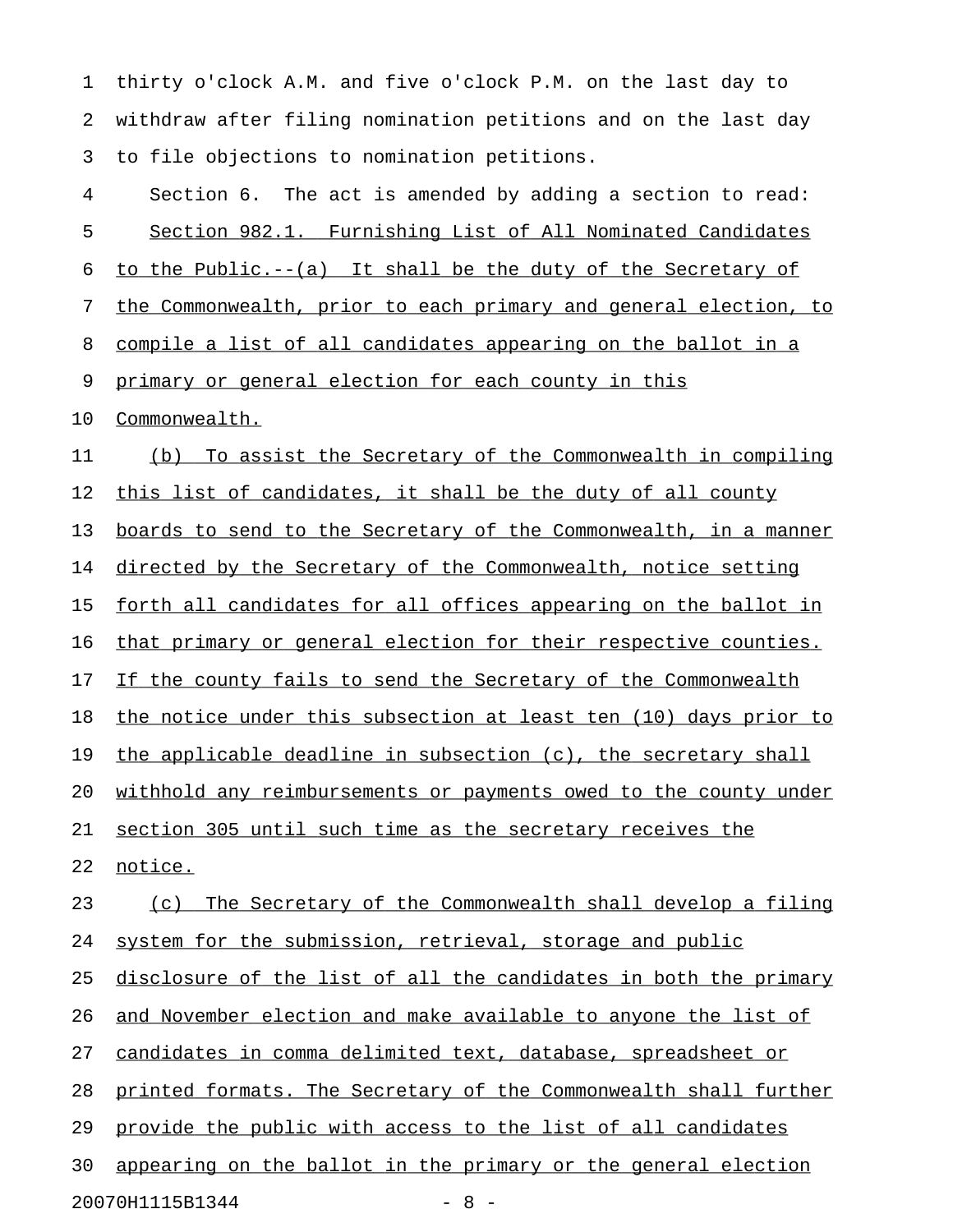1 no later than thirty (30) days prior to the primary election and 2 within thirty (30) days following the primary election, the 3 names of the winning candidates shall be posted. The Department 4 of State shall not charge any fee for access to the list of 5 candidates. The department has the discretion to determine the 6 most efficient means of providing access to the list of all the 7 candidates. Access to the list of the candidates submitted to 8 the Secretary of the Commonwealth shall be made available via 9 the Internet or upon request of the Department of State. 10 Section 7. Section 1107-A of the act, added July 11, 1980 11 (P.L.600, No.128), is amended to read: 12 Section 1107-A. Requirements of Electronic Voting Systems.-- 13 No electronic voting system shall, upon any examination or 14 reexamination, be approved by the Secretary of the Commonwealth, 15 or by any examiner appointed by him, unless it shall be 16 established that such system, at the time of such examination or 17 reexamination: 18 (1) Provides for voting in absolute secrecy and prevents any 19 person from seeing or knowing for whom any voter, except one who 20 has received or is receiving assistance as prescribed by law, 21 has voted or is voting. 22 (2) Provides facilities for voting for such candidates as 23 may be nominated and upon such questions as may be submitted. 24 (3) [Permits] If it is of a type that uses paper ballots or 25 ballot cards to register the vote and automatic tabulating 26 equipment to compute such vote, permits each voter, at other 27 than primary elections, to vote a straight political party 28 ticket by one mark or act and, by one mark or act, to vote for 29 all the candidates of one political party for presidential

30 electors and, by one mark or act, to vote for all the candidates

20070H1115B1344 - 9 -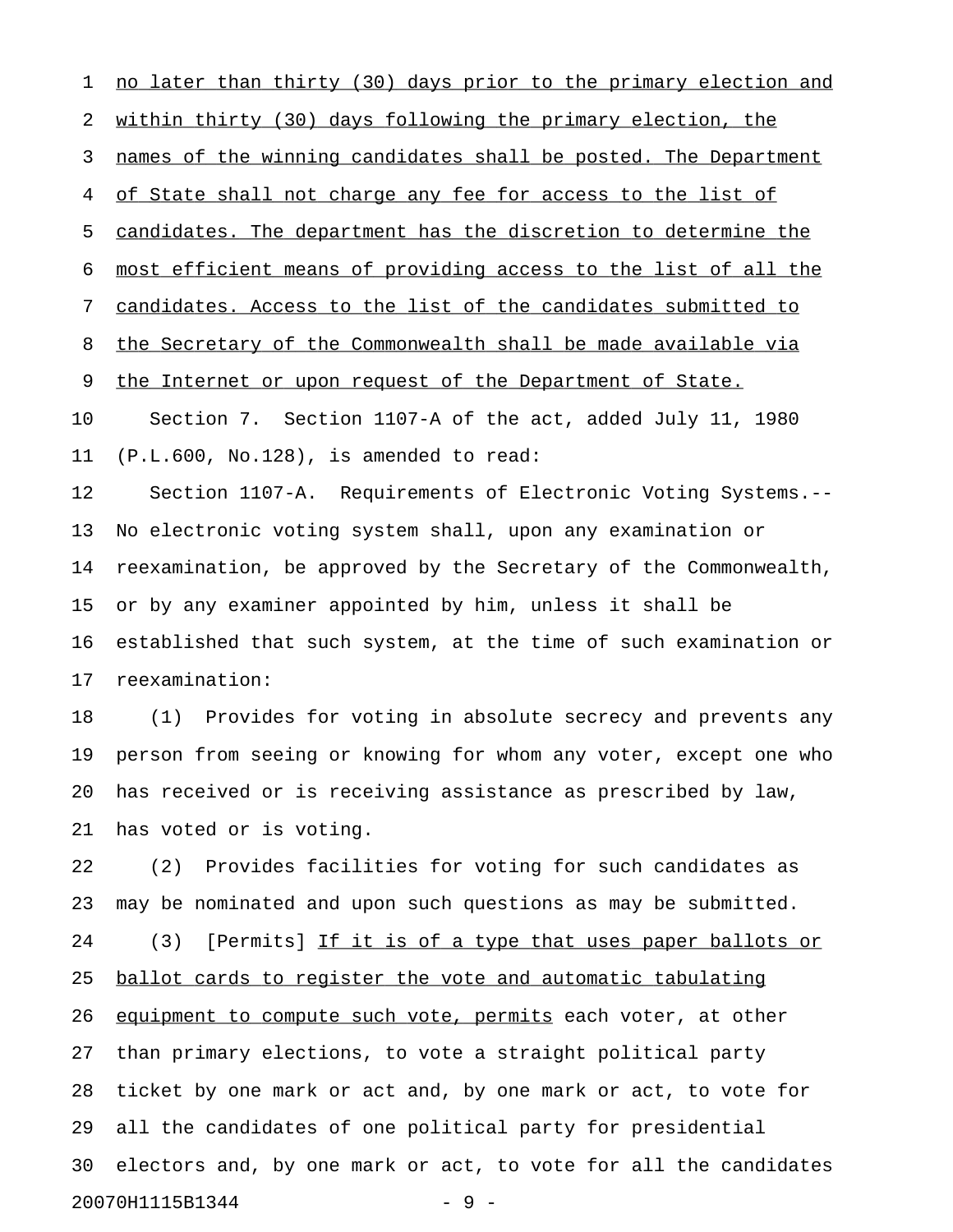1 of one political party for every office to be voted for, and 2 every such mark or act shall be equivalent to and shall be 3 counted as a vote for every candidate of the political party so 4 marked including its candidates for presidential electors, 5 except with respect to those offices as to which the voter has 6 registered a vote for individual candidates of the same or 7 another political party or political body, in which case the 8 automatic tabulating equipment shall credit the vote for that 9 office only for the candidate individually so selected, 10 notwithstanding the fact that the voter may not have 11 individually voted for the full number of candidates for that 12 office for which he was entitled to vote.

13 (3.1) If the electronic voting system is of the type that 14 registers the vote electronically, permits each voter, at other 15 than primary elections, to vote a straight political party 16 ticket in one operation; in one operation to vote for all the 17 candidates of one political party for presidential electors; and 18 in one operation, to vote for all the candidates of one 19 political party for every office to be voted for, except those 20 offices as to which the voter votes for individual candidates. 21 (4) Permits each voter, at other than primary elections, to 22 vote a ticket selected from the nominees of any and all 23 political parties, from the nominees of any and all political 24 bodies, and from any persons whose names are not in nomination 25 and do not appear upon the official ballot.

26 (5) Permits each voter to vote for any person and any office 27 for whom and for which he is lawfully entitled to vote, whether 28 or not the name of such person appears upon the ballot as a 29 candidate for nomination or election.

30 (6) Permits each voter to vote for as many persons for any 20070H1115B1344 - 10 -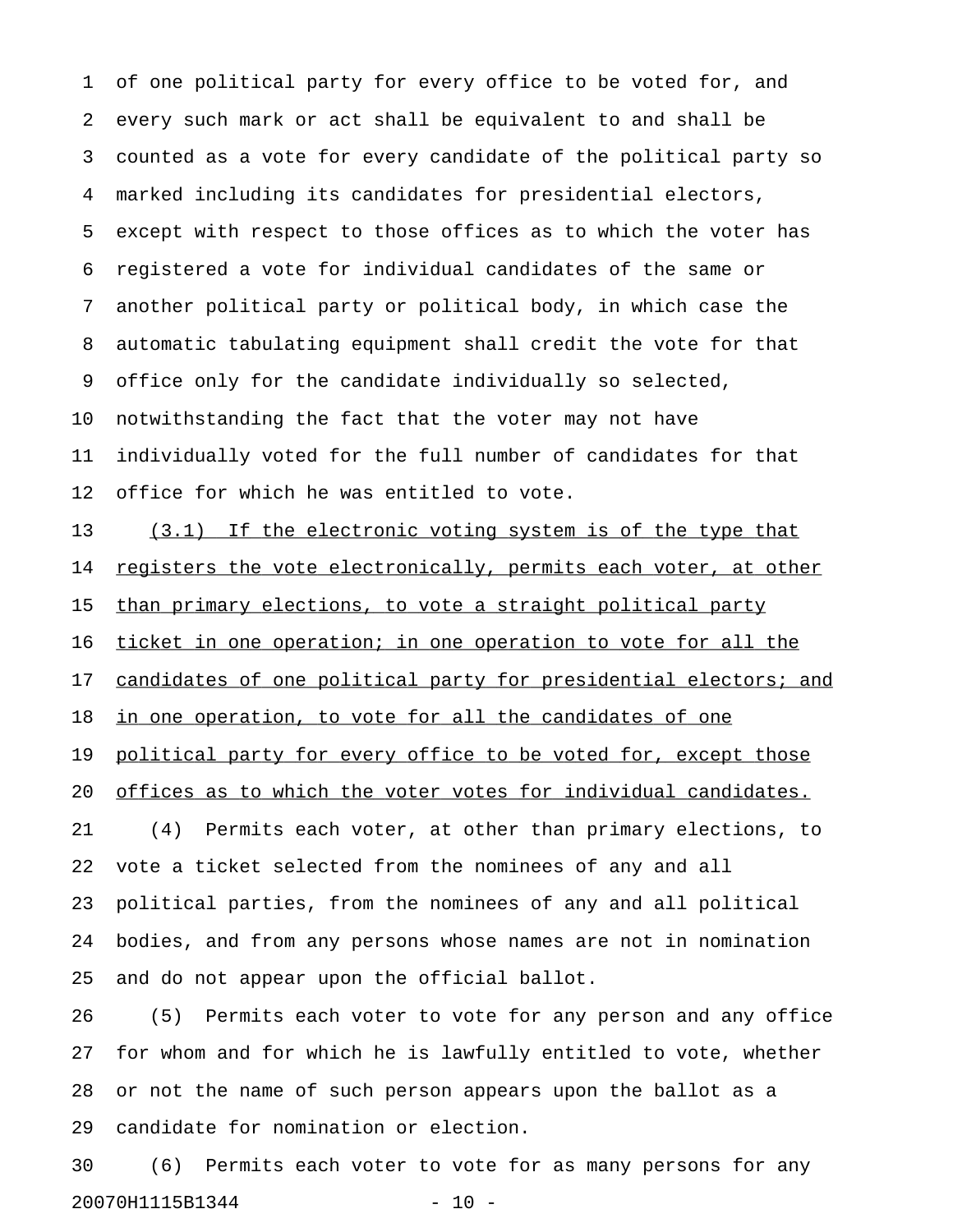1 office as he is entitled to vote for and to vote for or against 2 any question upon which he is entitled to vote and precludes 3 each voter from voting or from having his vote tabulated for any 4 candidate, or upon any question, for whom or upon which he is 5 not entitled to vote.

6 (7) If it is of a type that registers the vote 7 electronically, the voting system shall preclude each voter from 8 voting for more persons for any office than he is entitled to 9 vote for or upon any question more than once.

10 (8) Precludes each voter from voting or from having his vote 11 tabulated more than once for any candidate for the same office 12 or upon any question, except in districts and for offices where 13 cumulative voting is authorized by law.

14 (9) Permits each voter at a primary election to vote only 15 for the candidates seeking nomination by a political party in 16 which such voter is registered and enrolled, and for any 17 candidate for nonpartisan nomination, and for any question upon 18 which he is entitled to vote.

19 (10) If it is of a type that registers the vote 20 electronically, the voting system shall permit each voter to 21 change his vote for any candidate or upon any question appearing 22 on the official ballot up to the time that he takes the final 23 step to register his vote and to have his vote computed. If it 24 is of a type that uses paper ballots or ballot cards to register 25 the vote and automatic tabulating equipment to compute such 26 votes, the system shall provide that a voter who spoils his 27 ballot may obtain another ballot; any ballot thus returned shall 28 be immediately cancelled and at the close of the polls shall be 29 enclosed in an envelope marked "spoiled" which shall be sealed 30 and returned to the county board.

20070H1115B1344 - 11 -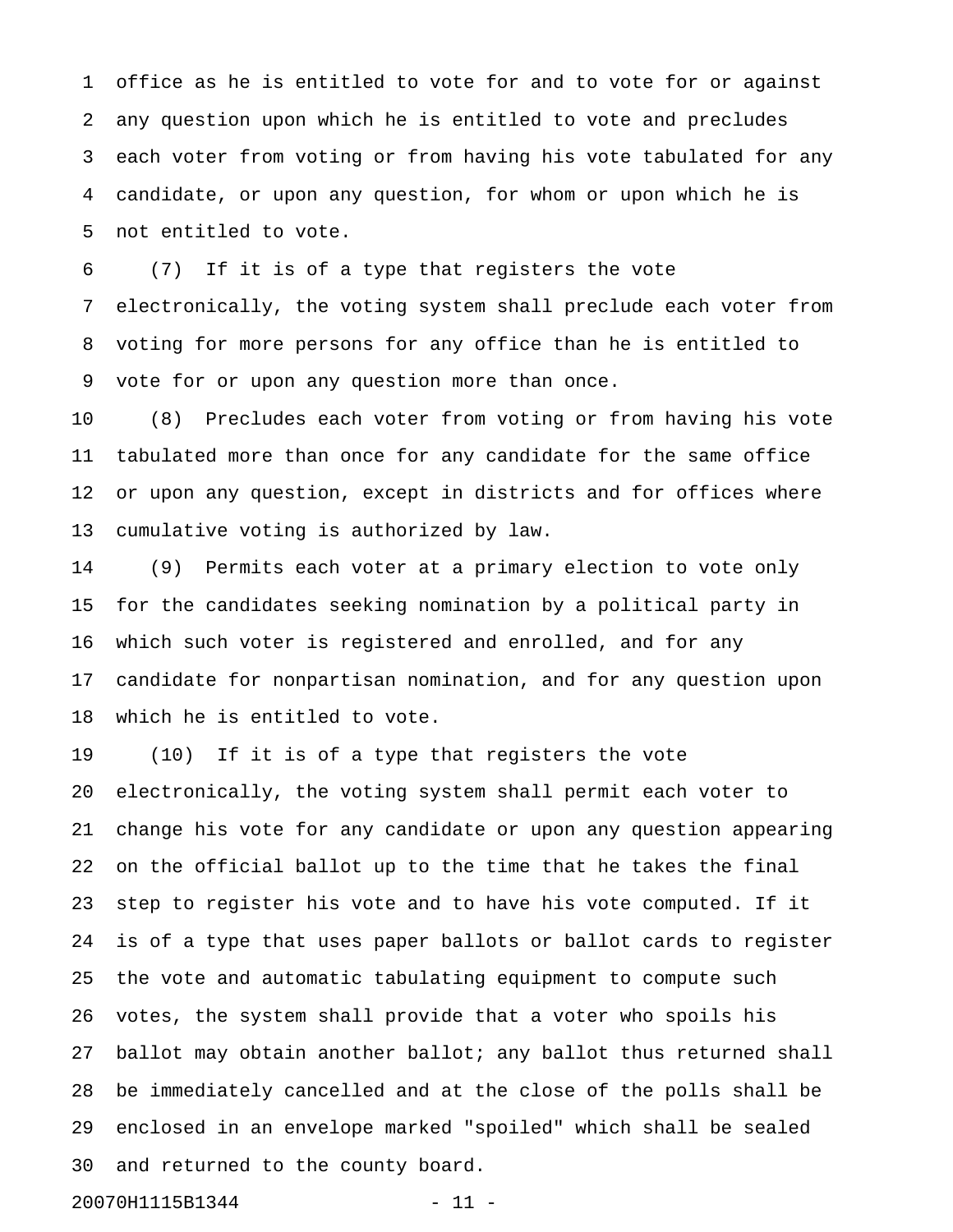1 (11) Is suitably designed for the purpose used, is 2 constructed in a neat and workmanlike manner of durable material 3 of good quality, is safely and efficiently useable in the 4 conduct of elections and, with respect to the counting of 5 ballots cast at each district, is suitably designed and equipped 6 to be capable of absolute accuracy, which accuracy shall be 7 demonstrated to the Secretary of the Commonwealth.

8 (12) Provides acceptable ballot security procedures and 9 impoundment of ballots to prevent tampering with or substitution 10 of any ballots or ballot cards.

11 (13) When properly operated, records correctly and computes 12 and tabulates accurately every valid vote registered.

13 (14) Is safely transportable.

14 (15) Is so constructed that a voter may readily learn the 15 method of operating it.

16 (16) If the voting system is of a type which provides for 17 the computation and tabulation of votes at the district level, 18 the district component of the automatic tabulating equipment 19 shall include the following mechanisms or capabilities:

20 (i) A public counter, the register of which is visible from 21 the outside of the automatic tabulating equipment component into 22 which the ballots are entered, which shall show during any 23 period of operation the total number of ballots entered for 24 computation and tabulation.

25 (ii) A lock, or locks, by the use of which all operation of 26 the tabulation element of the automatic tabulating equipment is 27 absolutely prevented immediately after the polls are closed or 28 where the tabulation of votes is completed.

29 (iii) It shall be so constructed and controlled that, during 30 the progress of voting, it shall preclude every person from 20070H1115B1344 - 12 -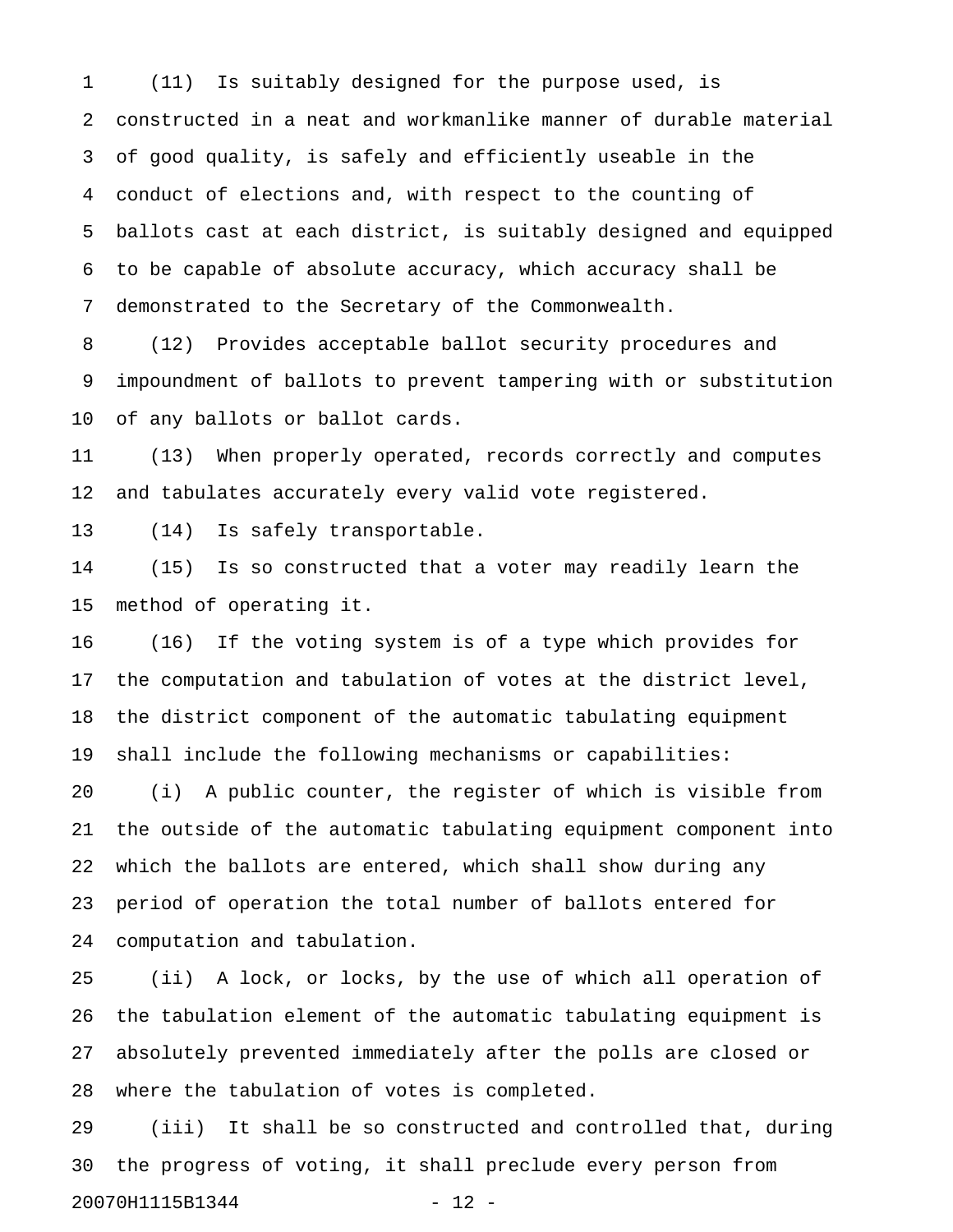1 seeing or knowing the number of votes theretofore registered for 2 any candidate or question; and it shall preclude every person 3 from tampering with the tabulating element.

4 (iv) If the number of choices recorded for any office or on 5 any question exceeds the number for which the voter is entitled 6 to vote, it shall reject all choices recorded on the ballot for 7 that office or question, provided, that if used during the 8 period of voting it may also have the capacity to indicate to a 9 voter that he has improperly voted for more candidates for any 10 office than he is entitled to vote for, and in such case it 11 shall have the capacity to permit the voter to mark a new ballot 12 or to forego his opportunity to make such correction.

13 (v) It shall be equipped with an element which generates a 14 printed record at the beginning of its operation which verifies 15 that the tabulating elements for each candidate position and 16 each question and the public counter are all set to zero and 17 with an element which generates a printed record at the finish 18 of its operation of the total number of voters whose ballots 19 have been tabulated, the total number of votes cast for each 20 candidate whose name appears on the ballot, and the total number 21 of votes cast for, or against, any question appearing on the 22 ballot.

23 (17) If the voting system is of a type which provides for 24 the computation and tabulation of all votes at a central 25 counting center or if it provides for the tabulation of district 26 totals at such a central counting center, the central automatic 27 tabulating equipment shall include the following mechanisms or 28 capabilities:

29 (i) It shall be constructed so that every person is 30 precluded from tampering with the tabulating element during the 20070H1115B1344 - 13 -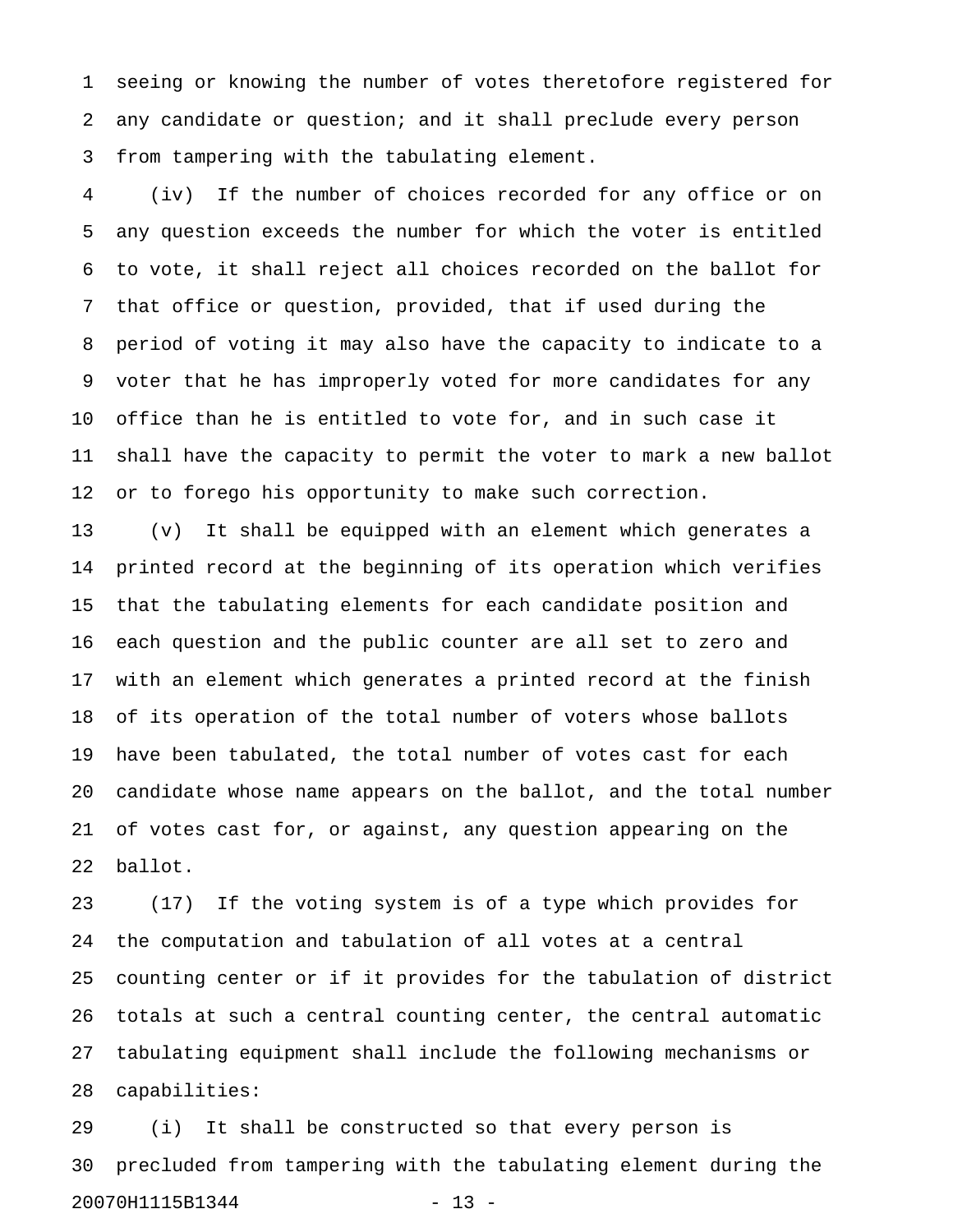1 course of its operation.

2 (ii) If the number of choices for any office or on any 3 question exceeds the number for which the voter is entitled to 4 vote, it shall reject all choices recorded on the ballot for 5 that office or question.

6 (iii) It shall have a means by which to verify that the 7 counters for each candidate position and for each question are 8 all set to zero and shall be able to generate a printed record 9 of each election district showing the total number of voters 10 whose ballots have been tabulated, the total number of votes 11 cast for each candidate whose name appears on the ballot, and 12 the total number of votes cast for, or against, any question 13 appearing on the ballot. It may also be capable of generating 14 cumulative election reports.

15 Section 8. Section 1202 of the act is amended to read: 16 Section 1202. Cards of Instructions and Supplies.--Prior to 17 each primary and election each county board of election shall 18 prepare full instructions for the guidance of electors in 19 districts in which ballots are used, and also similar 20 instructions for the guidance of electors in districts in which 21 voting machines are used, and they shall cause the same, 22 together with such portions of this act as deemed advisable, to 23 be printed in large clear type on separate cards to be called 24 cards of instruction. Each county board of election shall insure 25 that an adequate supply of provisional ballots numbering no less 26 than an amount equal to ten (10) per centum of the electors 27 registered in the election district is available. They shall 28 also prepare blank forms of oaths of election officers, records 29 of assisted voters, affidavits of challenged electors and 30 others, general and duplicate return sheets, tally papers, 20070H1115B1344 - 14 -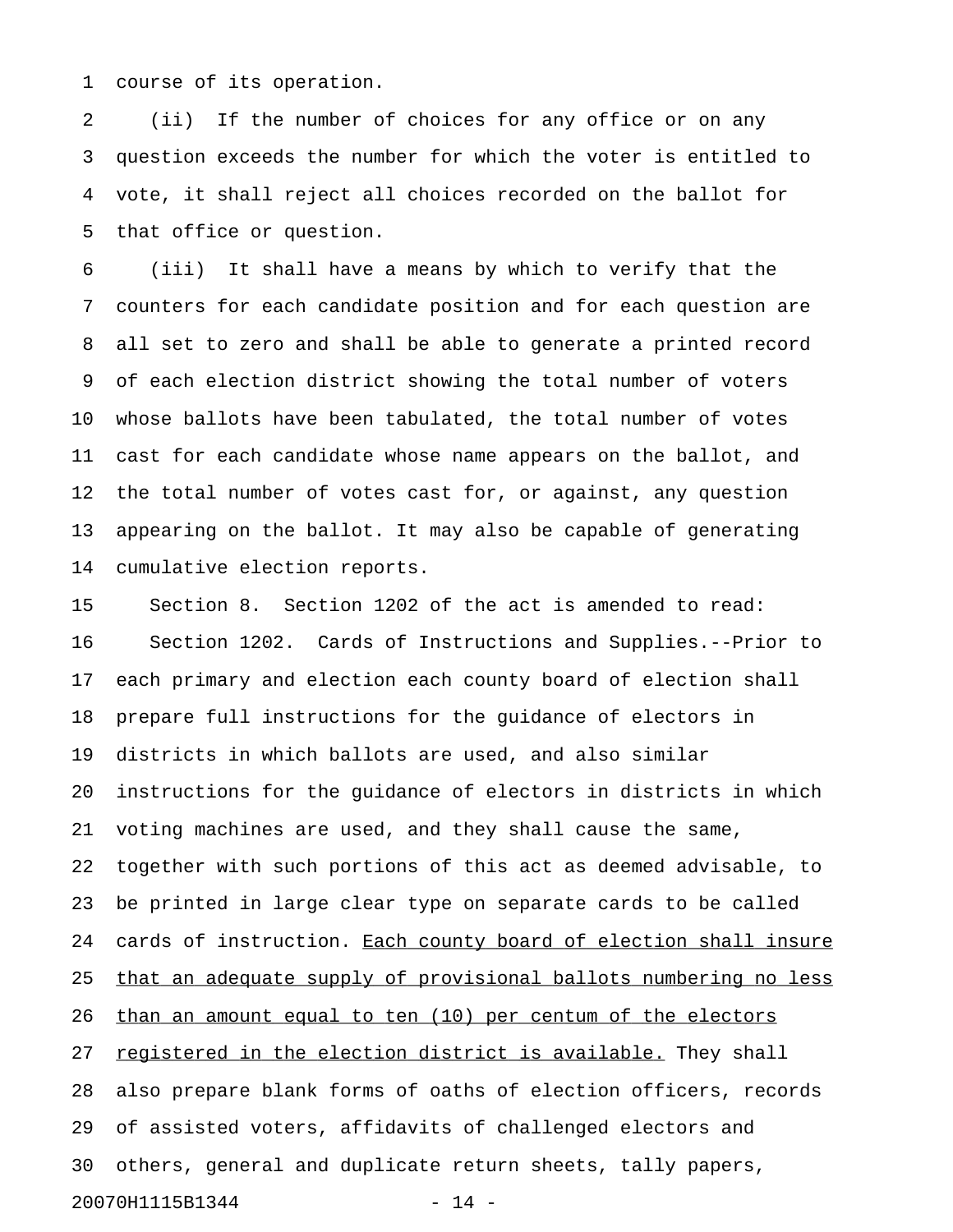1 statements, blank forms for numbered lists of voters, with 2 sufficient space for noting their party enrollment at primaries, 3 notice of penalties for the information of electors and election 4 officers, and other forms and supplies required by this act for 5 use in each election district of the county. Said forms, blank 6 books, and other supplies shall have printed thereon appropriate 7 instructions. In districts in which voting machines are used the 8 general and duplicate return sheets and statement shall be 9 printed to conform to the type of voting machine used in such 10 districts and the designating number and letter, if any, on the 11 counter for each candidate shall be printed thereon opposite the 12 candidate's name.

13 Section 9. Section 1302 of the act, amended February 13, 14 1998 (P.L.72, No.18) and December 9, 2002 (P.L.1246, No.150) is 15 amended to read:

16 Section 1302. Applications for Official Absentee Ballots.-- 17 (a) Any qualified elector defined in preceding section 1301, 18 subsections (a) to (h), inclusive, may apply at any time before 19 any primary or election for any official absentee ballot in 20 person, on any form supplied by the Federal Government, or on 21 any official county board of election form addressed to the 22 Secretary of the Commonwealth of Pennsylvania or the county 23 board of election of the county in which his voting residence is 24 located. An application from such electors shall be considered a 25 request for an application for voter registration. Any qualified 26 elector defined in section  $1301(b)$ , (c), (d), (e), (f), (q) and 27 (h) may register concurrently with voting an absentee ballot. 28 (b) The application shall contain the following information: 29 Home residence at the time of entrance into actual military 30 service or Federal employment, length of time a citizen, length 20070H1115B1344 - 15 -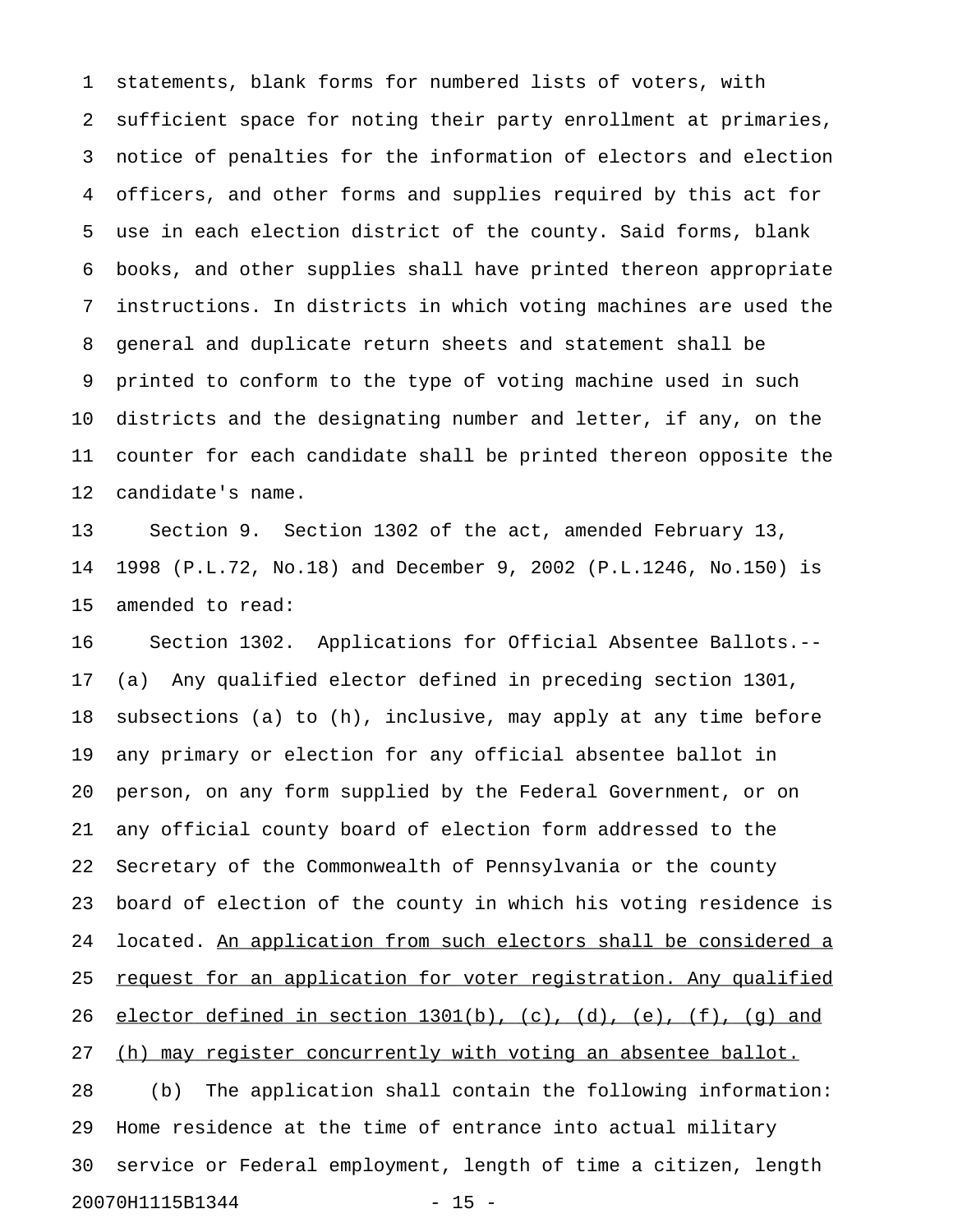1 of residence in Pennsylvania, date of birth, length of time a 2 resident of voting district, voting district if known, party 3 choice in case of primary, name and, for a military elector, his 4 stateside military address, FPO or APO number and serial number. 5 Any elector other than a military elector shall in addition 6 specify the nature of his employment, the address to which 7 ballot is to be sent, relationship where necessary, and such 8 other information as may be determined and prescribed by the 9 Secretary of the Commonwealth. When such application is received 10 by the Secretary of the Commonwealth it shall be forwarded to 11 the proper county board of election.

12 (c) The application of any qualified elector, as defined in 13 section 1301(a), (b), (c), (d), (e), (f), (g) and (h), for an 14 official absentee ballot in any primary or election may not be 15 made over the signature of any person, other than the qualified 16 elector or an adult member of his immediate family, as required 17 in the preceding subsection. [A qualified absentee military or 18 overseas elector, as defined by the Uniformed and Overseas 19 Citizens Absentee Voting Act (Public Law 99-410, 100 Stat. 20 924), Any such qualified absentee elector may submit his 21 application for an official absentee ballot by facsimile method 22 [if the original application is received prior to the election 23 by the county election office. The absentee ballot of the 24 qualified military or overseas elector shall not be counted 25 unless the elector's original application is received prior to 26 the election by the county election office.] or computerized 27 electronic transmission if the application contains all required 28 information and a facsimile of the elector's signature or the 29 signature of an adult member of the elector's immediate family. 30 The facsimile method shall not be acceptable for the official 20070H1115B1344 - 16 -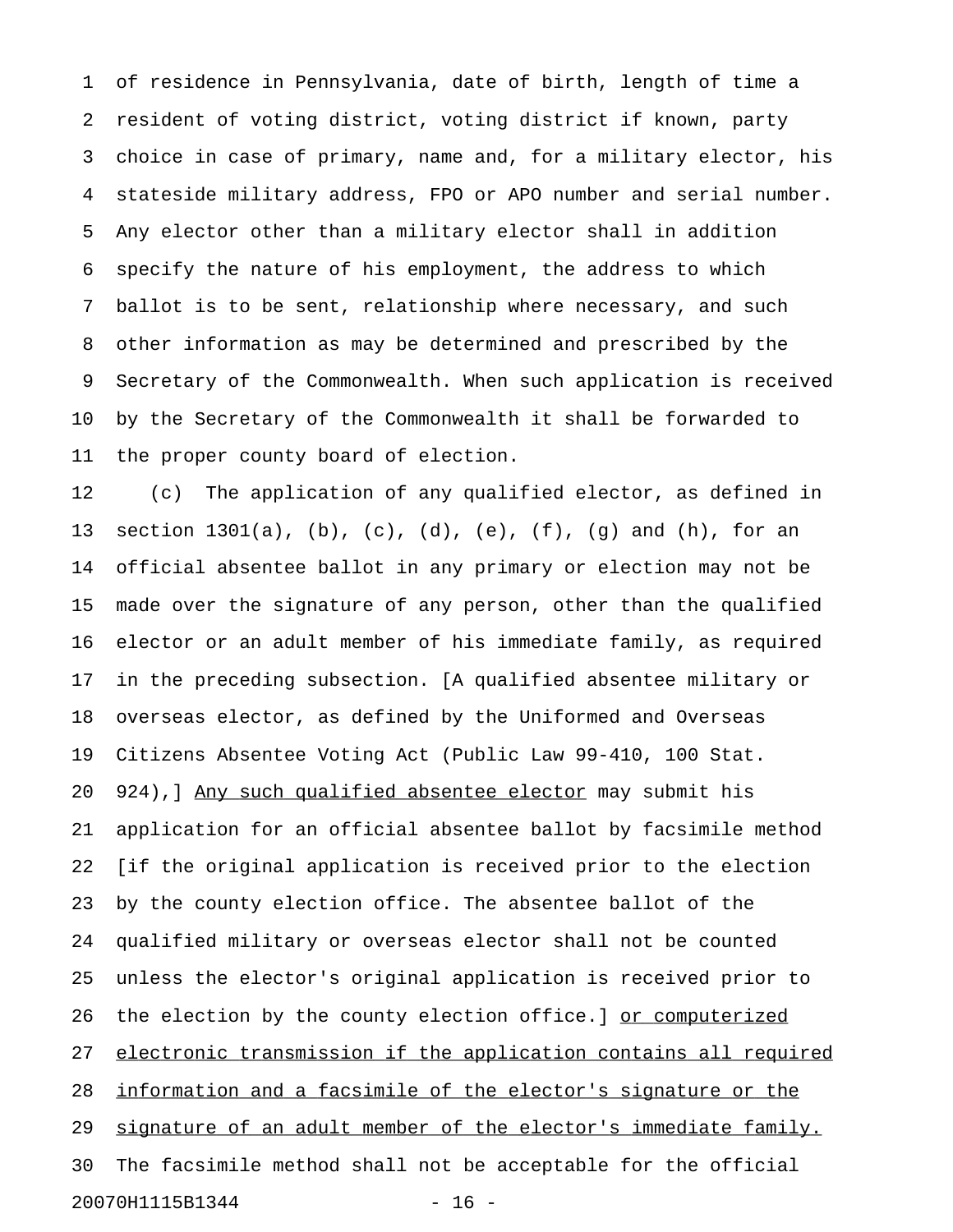1 absentee ballot.

2 [(d) The application of any qualified elector, as defined in 3 preceding section 1301, subsections (b) to (h), inclusive, for 4 an official absentee ballot in any primary or election shall be 5 signed by the applicant.]

6 (e) Any qualified bedridden or hospitalized veteran absent 7 from the municipality of his residence and unable to attend his 8 polling place because of such illness or physical disability, 9 regardless of whether he is registered or enrolled, may apply at 10 any time before any primary or election for an official absentee 11 ballot on any official county board of election form addressed 12 to the Secretary of the Commonwealth of Pennsylvania or the 13 county board of elections of the county in which his voting 14 residence is located.

15 The application shall contain the following information: 16 Residence at the time of becoming bedridden or hospitalized, 17 length of time a citizen, length of residence in Pennsylvania, 18 date of birth, length of time a resident in voting district, 19 voting district if known, party choice in case of primary, name 20 and address of present residence or hospital at which 21 hospitalized. When such application is received by the Secretary 22 of the Commonwealth, it shall be forwarded to the proper county 23 board of elections.

24 The application for an official absentee ballot for any 25 primary or election shall be made on information supplied over 26 the signature of the bedridden or hospitalized veteran as 27 required in the preceding subsection. Any qualified registered 28 elector, including a spouse or dependent referred to in 29 subsection (l) of section 1301, who expects to be or is absent 30 from the municipality of his residence because his duties, 20070H1115B1344 - 17 -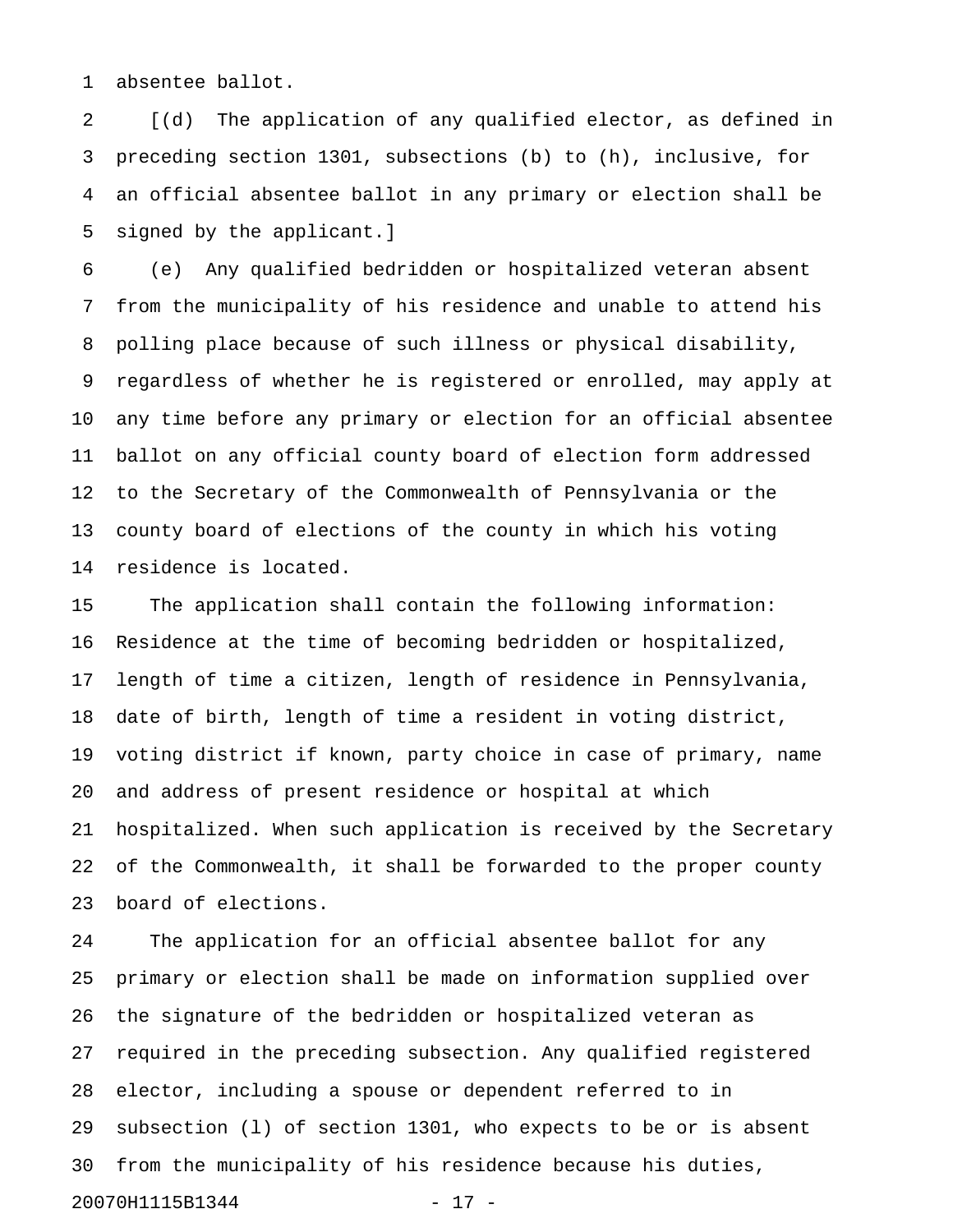1 occupation or business require him to be elsewhere on the day of 2 any primary or election and any qualified registered elector who 3 is unable to attend his polling place on the day of any primary 4 or election because of illness or physical disability and any 5 qualified registered bedridden or hospitalized veteran in the 6 county of residence, or in the case of a county employe who 7 cannot vote due to duties on election day relating to the 8 conduct of the election, or in the case of a person who will not 9 attend a polling place because of the observance of a religious 10 holiday, may apply to the county board of elections of the 11 county in which his voting residence is located for an Official 12 Absentee Ballot. Such application shall be made upon an official 13 application form supplied by the county board of elections. Such 14 official application form shall be determined and prescribed by 15 the Secretary of the Commonwealth of Pennsylvania.

16 (1) The application of any qualified registered elector, 17 including spouse or dependent referred to in subsection (l) of 18 section 1301, who expects to be or is absent from the 19 municipality of his residence because his duties, occupation or 20 business require him to be elsewhere on the day of any primary 21 or election, or in the case of a county employe who cannot vote 22 due to duties on election day relating to the conduct of the 23 election, or in the case of a person who will not attend a 24 polling place because of the observance of a religious holiday, 25 shall be signed by the applicant and shall include the surname 26 and given name or names of the applicant, his occupation, date 27 of birth, length of time a resident in voting district, voting 28 district if known, place of residence, post office address to 29 which ballot is to be mailed, the reason for his absence, and 30 such other information as shall make clear to the county board 20070H1115B1344 - 18 -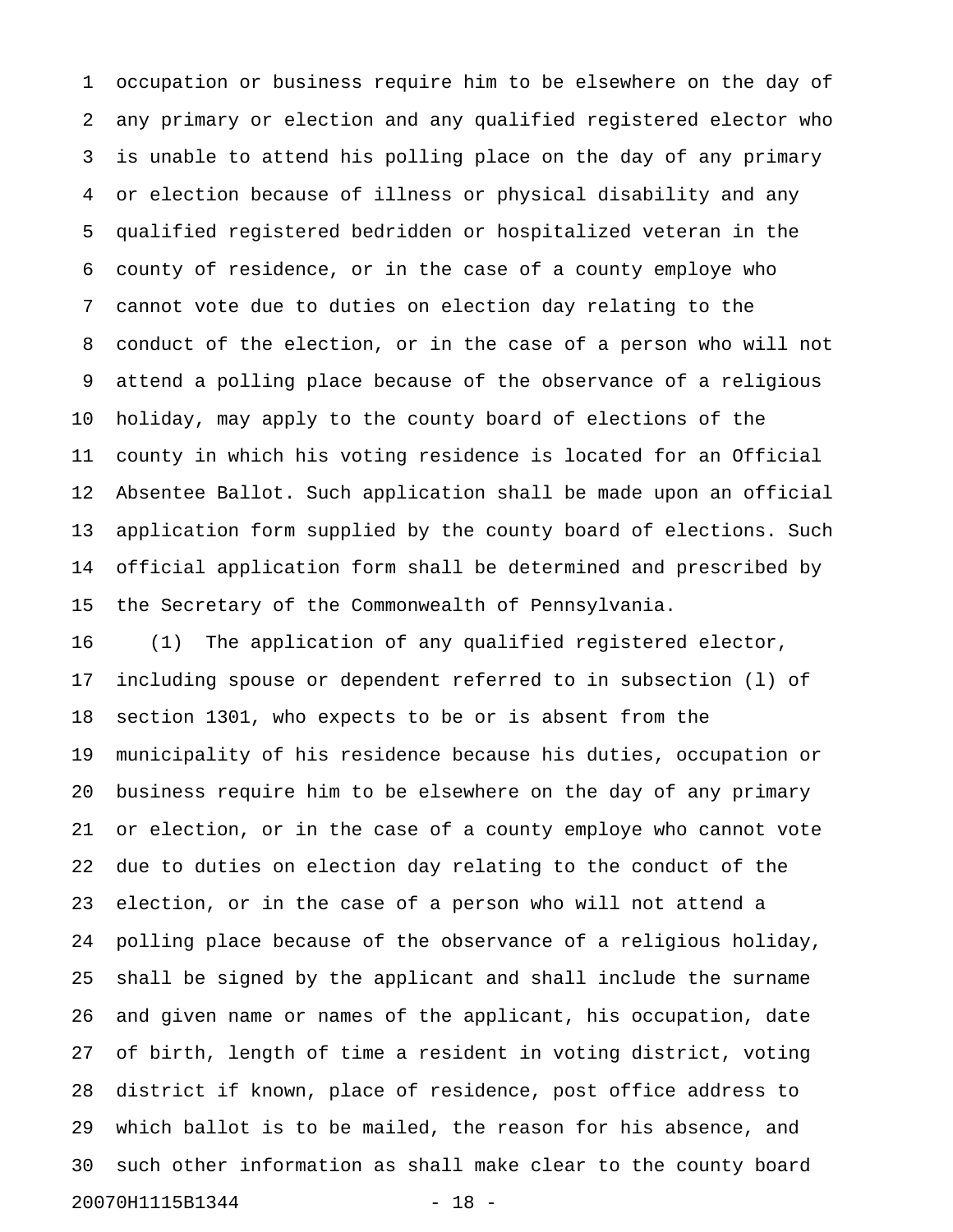1 of elections the applicant's right to an official absentee 2 ballot.

3 (2) The application of any qualified registered elector who 4 is unable to attend his polling place on the day of any primary 5 or election because of illness or physical disability and the 6 application of any qualified registered bedridden or 7 hospitalized veteran in the county of residence shall be signed 8 by the applicant and shall include surname and given name or 9 names of the applicant, his occupation, date of birth, residence 10 at the time of becoming bedridden or hospitalized, length of 11 time a resident in voting district, voting district if known, 12 place of residence, post office address to which ballot is to be 13 mailed, and such other information as shall make clear to the 14 county board of elections the applicant's right to an official 15 ballot. In addition, the application of such electors shall 16 include a declaration stating the nature of their disability or 17 illness, and the name, office address and office telephone 18 number of their attending physician: Provided, however, That in 19 the event any elector entitled to an absentee ballot under this 20 subsection be unable to sign his application because of illness 21 or physical disability, he shall be excused from signing upon 22 making a statement which shall be witnessed by one adult person 23 in substantially the following form: I hereby state that I am 24 unable to sign my application for an absentee ballot without 25 assistance because I am unable to write by reason of my illness 26 or physical disability. I have made or have received assistance 27 in making my mark in lieu of my signature. 28 ............................... ......................(Mark) 29 (Date) 30 ............................... ............................

20070H1115B1344 - 19 -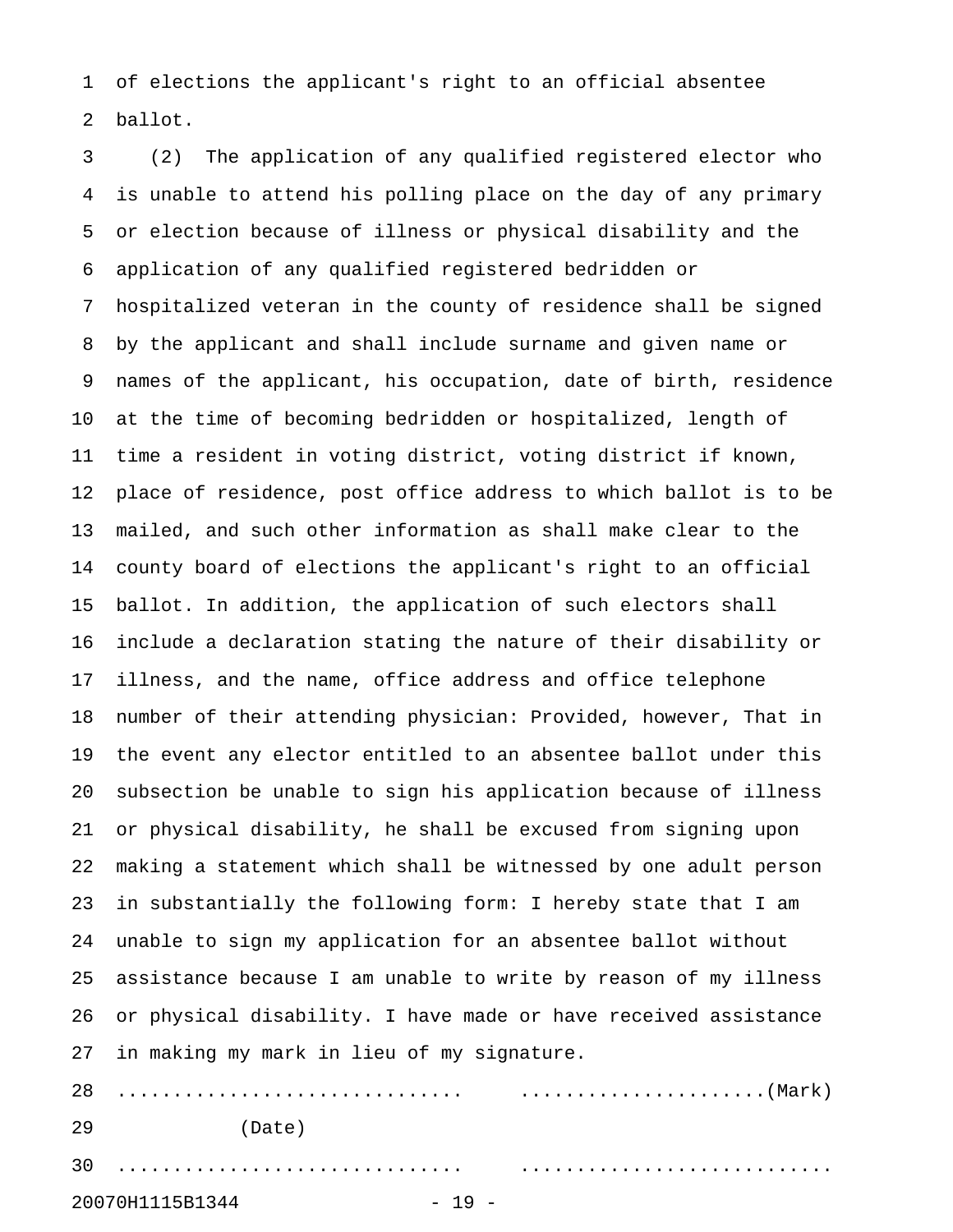1 (Complete Address of Witness) (Signature of Witness)

2 (e.1) Any qualified registered elector, including any 3 qualified bedridden or hospitalized veteran, who is unable 4 because of illness or physical disability to attend his polling 5 place on the day of any primary or election or operate a voting 6 machine and state distinctly and audibly that he is unable to do 7 so as required by section 1218 of this act may, with the 8 certification by his attending physician that he is permanently 9 disabled, and physically unable to attend the polls or operate a 10 voting machine and make the distinct and audible statement 11 required by section 1218 appended to the application 12 hereinbefore required, be placed on a permanently disabled 13 absentee ballot list file. An absentee ballot application shall 14 be mailed to every such person for each primary or election so 15 long as he does not lose his voting rights by failure to vote as 16 otherwise required by this act. Such person shall not be 17 required to file a physician's certificate of disability with 18 each application as required in subsection (e) of this section 19 but such person must submit a written statement asserting 20 continuing disability every four years in order to maintain his 21 eligibility to vote under the provisions of this subsection. 22 Should any such person lose his disability he shall inform the 23 county board of elections of the county of his residence. 24 (e.2) Notwithstanding the other provisions of this act any 25 qualified elector who expects to be or is absent from the 26 municipality of his residence because his duties, occupation or 27 business require him to be elsewhere on the day of any election 28 or a county employe who cannot vote due to duties on election 29 day relating to the conduct of the election or a person who will 30 not attend a polling place because of the observance of a 20070H1115B1344 - 20 -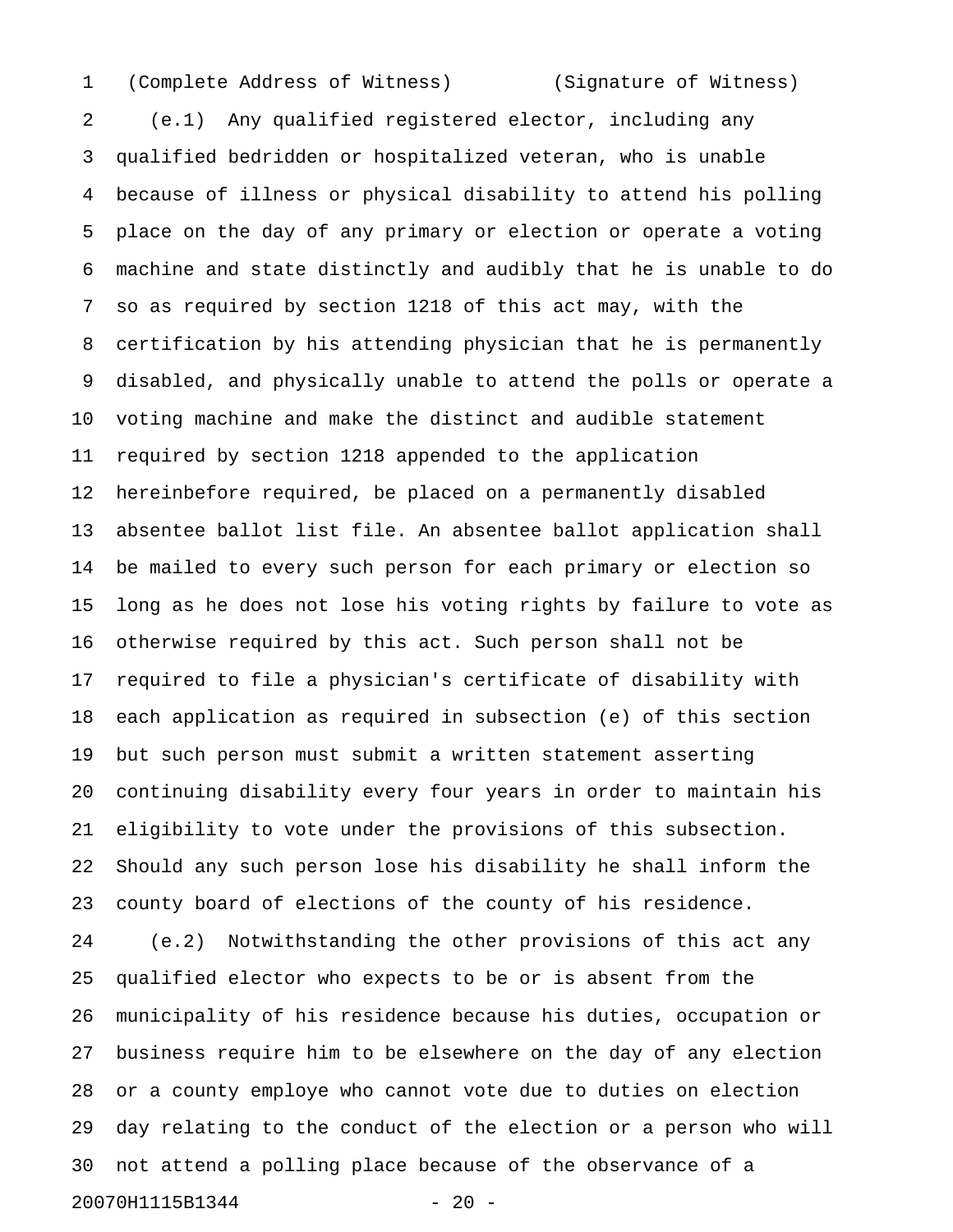1 religious holiday may make an application for an absentee ballot 2 by mail by sending a letter to the county board of elections in 3 the county in which his voting residence is located. The letter 4 shall be signed by the applicant and contain his name and place 5 of residence.

6 (f) The county chairman of each political party or the head 7 of each political body shall designate one representative from 8 his respective political party or body for each public 9 institution. The representatives so appointed shall, at the same 10 time on a date fixed by the county board of election visit every 11 public institution situate in the county for the purpose of 12 obtaining the names and addresses of public institution 13 residents who desire to receive applications for absentee 14 ballots and to act as an election board as provided in 15 subsection (g) of this section. The list of names and addresses 16 thus obtained shall then be submitted by said representatives to 17 the board which shall furnish applications individually to those 18 appearing in the written request. If the chairman or head of a 19 political party or body fails to appoint a representative within 20 fifteen days from written notice from the county board of 21 election, the county board of election shall appoint a 22 representative from the political party or body.

23 (g) The county board of election shall appoint teams of 24 three members for each public institution that shall go to the 25 public institutions and hold the election on the first Friday 26 prior to election day. Each member of the board shall appoint 27 one member on every team. After the votes are cast, the teams 28 shall collect the ballots and return them to the county board of 29 election where they shall be placed unopened in a secure, safe 30 and sealed container in the custody of the board until they 20070H1115B1344 - 21 -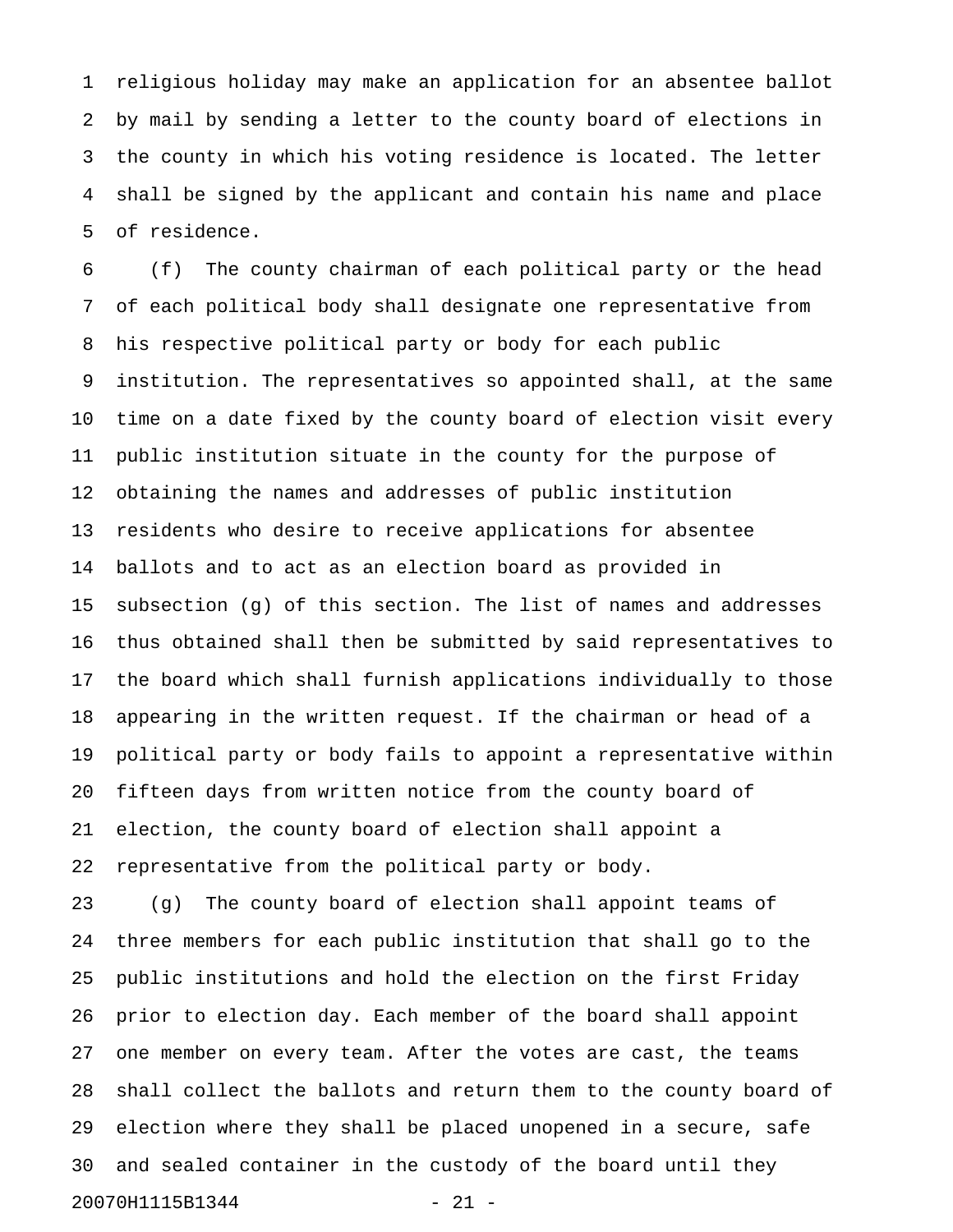1 shall be distributed to the respective absentee voters' election 2 district as provided in section 1308 of this act where they 3 shall be counted with the other absentee ballots, if any. 4 (h) The county board of election shall number, in 5 chronological order, the applications for an official absentee 6 ballot, which number shall likewise appear on the official 7 absentee ballot for the qualified elector. The numbers shall 8 appear legibly and in a conspicuous place but before the ballots 9 are distributed the number on the ballot shall be torn off by 10 the county board of election. This number information shall be 11 appropriately inserted and become a part of the Registered 12 Absentee Voters File and the Military, Veterans and Emergency 13 Civilian Absentee Voters File provided in section 1302.3 of this 14 act.

15 (i) Application for official absentee ballots shall be on 16 forms prescribed by the Secretary of the Commonwealth. The 17 application shall state that a voter who receives an absentee 18 ballot pursuant to section 1301 and who, on election day, is 19 capable of voting at the appropriate polling place must void the 20 absentee ballot and vote in the normal manner at the appropriate 21 voting place. Such forms shall be made freely available to the 22 public at county board of elections, municipal buildings and at 23 such other locations designated by the secretary. No written 24 application or personal request shall be necessary to receive 25 the application forms. Copies of all completed applications for 26 official absentee ballots shall be retained by the county board 27 of elections.

28 Section 10. Sections 1302.2 and 1302.3 of the act, amended 29 December 11, 1968 (P.L.1183, No.375), are amended to read: 30 Section 1302.2. Approval of Application for Absentee 20070H1115B1344 - 22 -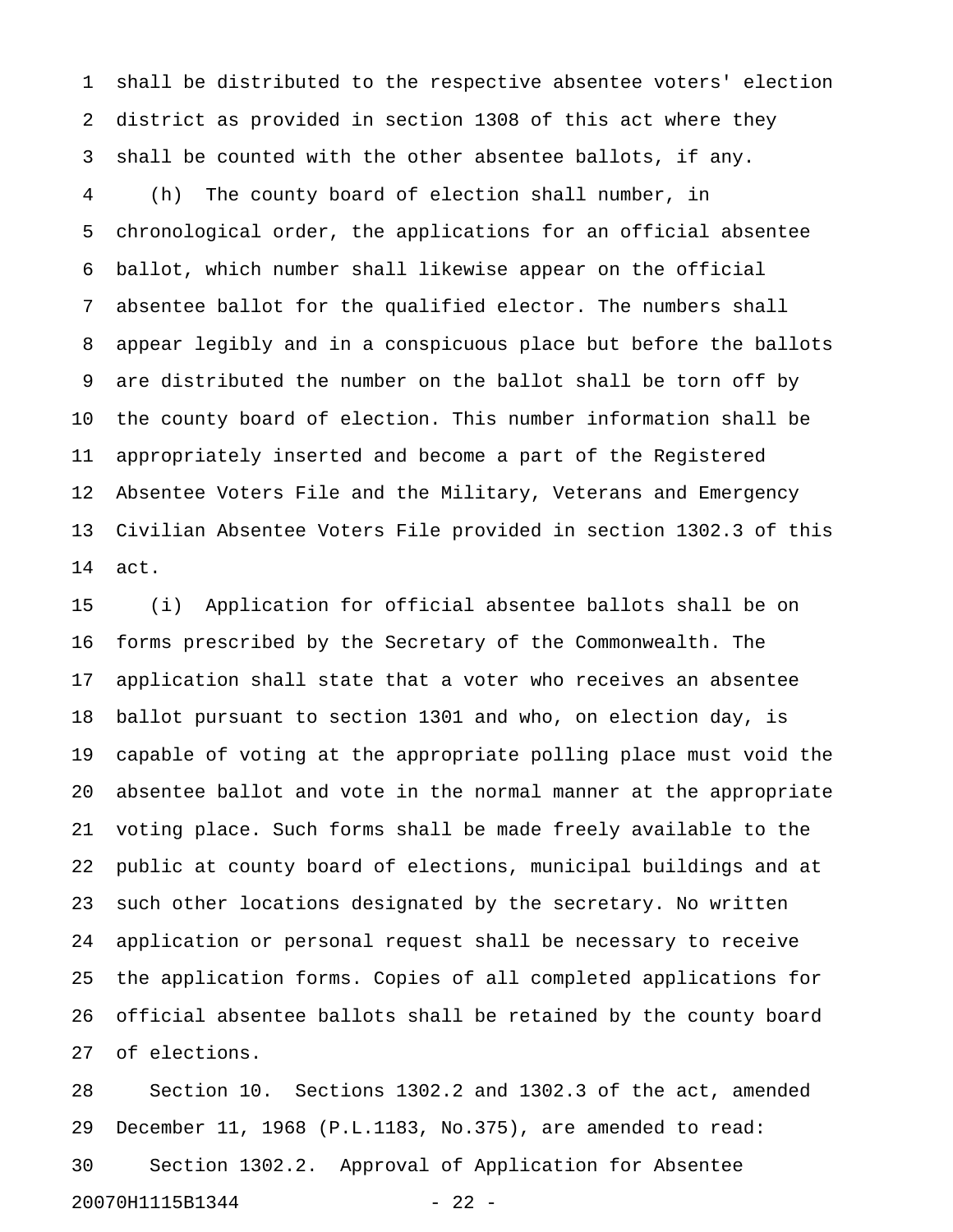1 Ballot.--

2 (a) The county board of elections, upon receipt of any 3 application filed by a qualified elector not required to be 4 registered under preceding section 1301, shall ascertain from 5 the information on such application, district register or from 6 any other source that such applicant possesses all the 7 qualifications of a qualified elector other than being 8 registered or enrolled. If the board is satisfied that the 9 applicant is qualified to receive an official absentee ballot, 10 the application shall be marked approved such approval decision 11 shall be final and binding except that challenges may be made 12 only on the ground that the applicant did not possess 13 qualifications of an absentee elector. [Such challenges] 14 Challenges to applications received from qualified electors not 15 required to be registered under section 1301(i) must be made to 16 the county board of elections prior to 5:00 o'clock P. M. on the 17 first Friday prior to the election. Challenges to applications 18 received from qualified electors not required to be registered 19 under section  $1301(a)$  must be made to the county board of 20 elections prior to 8:00 o'clock P. M. on the day of the 21 election. When so approved, the county board of elections shall 22 cause the applicant's name and residence (and at a primary, the 23 party enrollment) to be inserted in the Military, Veterans and 24 Emergency Civilians Absentee Voters File as provided in section 25 1302.3, subsection (b): Providing, however, That no application 26 of any qualified elector in military service shall be rejected 27 for failure to include on his application any information if 28 such information may be ascertained within a reasonable time by 29 the county board of elections.

30 (b) The county board of elections, upon receipt of any 20070H1115B1344 - 23 -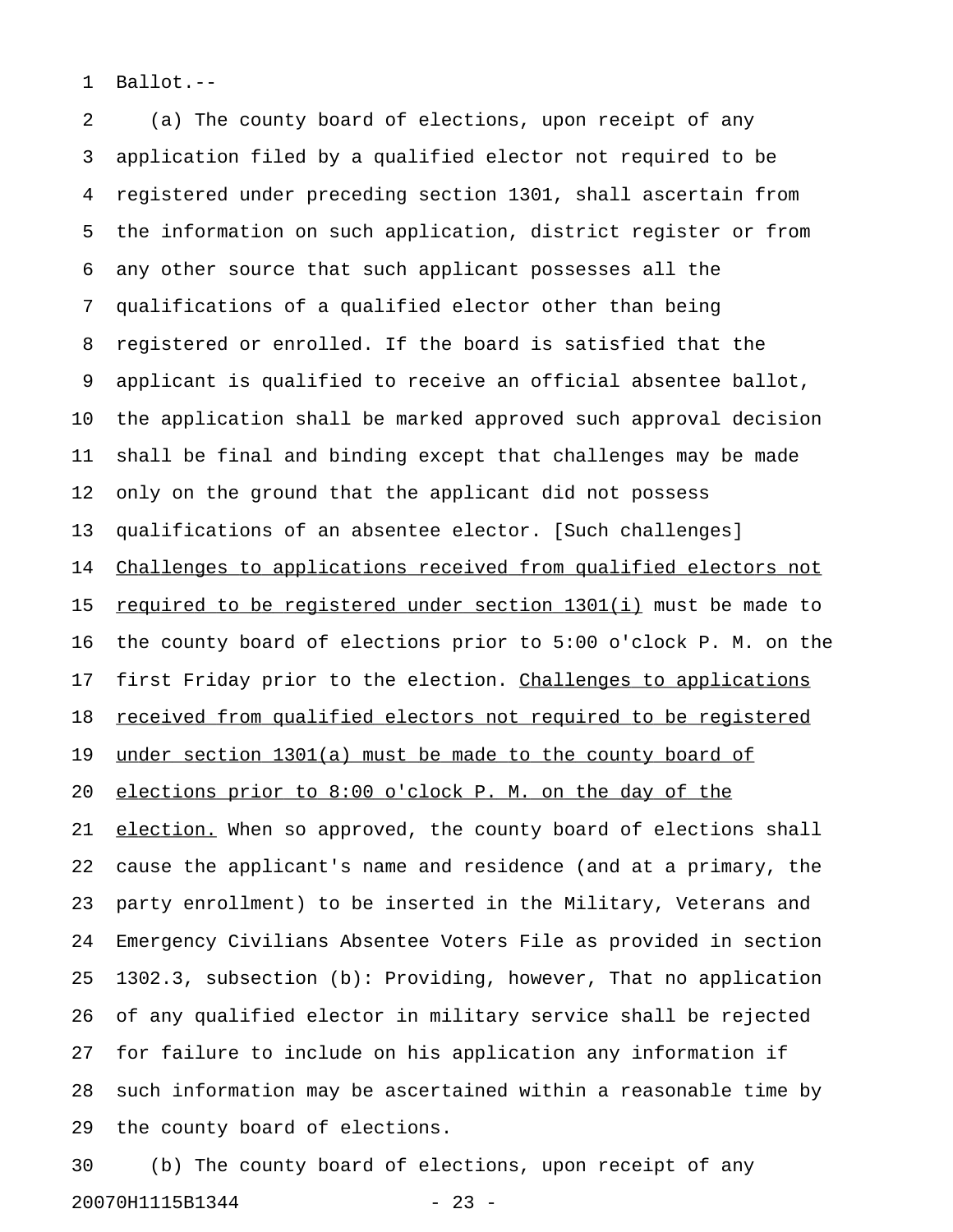1 application filed by a qualified elector who is entitled, under 2 [the provisions of the Permanent Registration Law as now or 3 hereinafter enacted by the General Assembly, ] law to absentee 4 registration prior to or concurrently with the time of voting as 5 provided under preceding section 1301, shall ascertain from the 6 information on such application or from any other source that 7 such applicant possesses all the qualifications of a qualified 8 elector. If the board is satisfied that the applicant is 9 entitled[, under the provisions of the Permanent Registration 10 Law as now or hereinafter enacted by the General Assembly,] to 11 absentee registration prior to or concurrently with the time of 12 voting and that the applicant is qualified to receive an 13 official absentee ballot, the application shall be marked 14 "approved." Such approval decision shall be final and binding 15 except that challenges may be made only on the ground that the 16 applicant did not possess the qualifications of an absentee 17 elector prior to or concurrently with the time of voting. Such 18 challenges must be made to the county board of elections prior 19 to [5:00 o'clock P. M. on the first Friday prior to] 8:00 20 <u>o'clock P. M. on the day of</u> the election. When so approved, the 21 county board of elections shall cause the applicant's name and 22 residence (and at a primary, the party enrollment) to be 23 inserted in the Military, Veterans and Emergency Civilian 24 Absentee Voters File as provided in section 1302.3 subsection 25 (b).

26 (c) The county board of elections, upon receipt of any 27 application of a qualified elector required to be registered 28 under the provisions of preceding section 1301, shall determine 29 the qualifications of such applicant by comparing the 30 information set forth on such application with the information 20070H1115B1344 - 24 -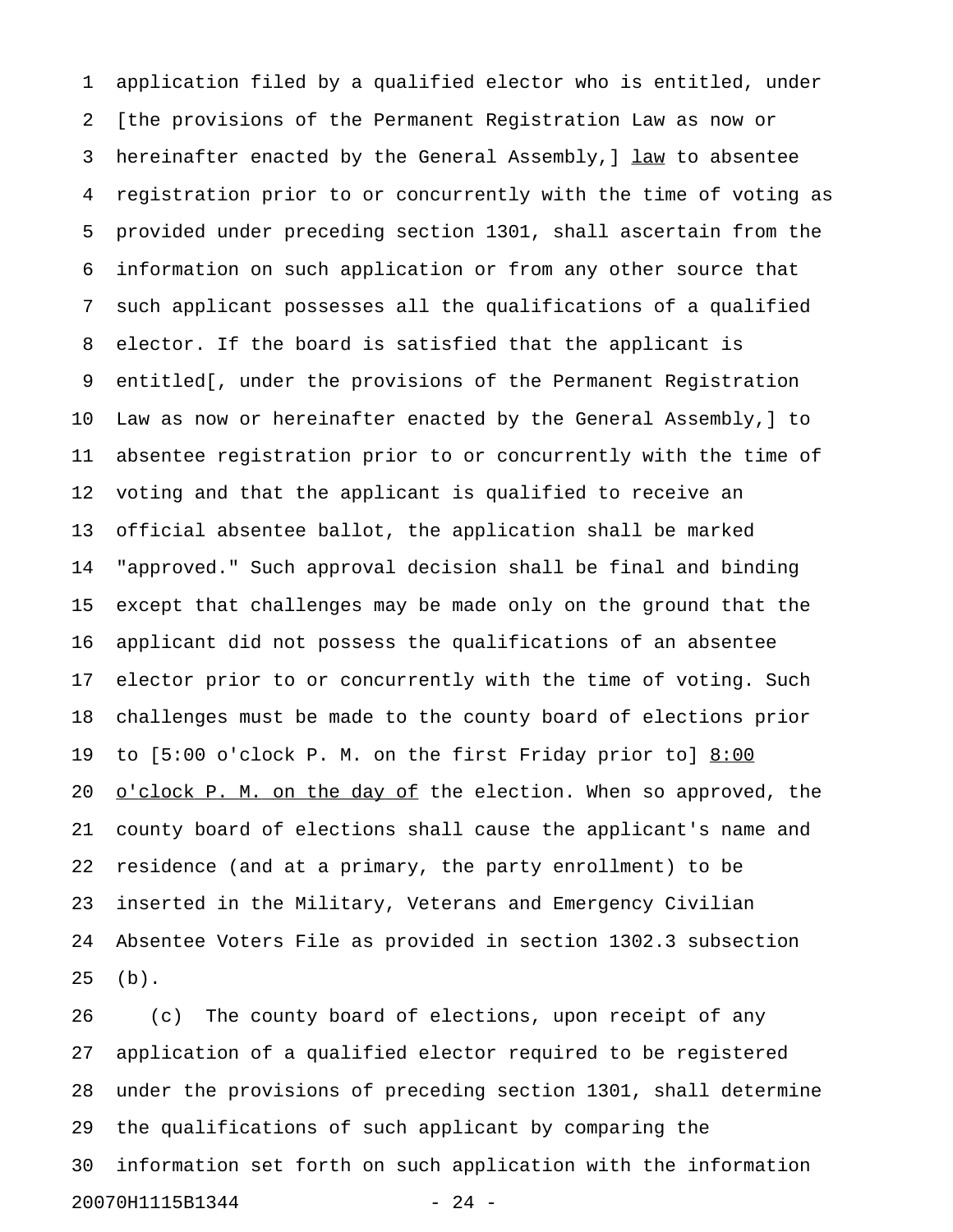1 contained on the applicant's permanent registration card. If the 2 board is satisfied that the applicant is qualified to receive an 3 official absentee ballot, the application shall be marked 4 "approved." Such approval decision shall be final and binding, 5 except that challenges may be made only on the ground that the 6 applicant did not possess the qualifications of an absentee 7 elector. Such challenges must be made to the county board of 8 elections prior to 5:00 o'clock P. M. on the first Friday prior 9 to the election. When so approved, the registration commission 10 shall cause an absentee voter's temporary registration card to 11 be inserted in the district register on top of and along with 12 the permanent registration card. The absentee voter's temporary 13 registration card shall be in the color and form prescribed in 14 subsection (e) of this section:

15 Provided, however, That the duties of the county boards of 16 elections and the registration commissions with respect to the 17 insertion of the absentee voter's temporary registration card of 18 any elector from the district register as set forth in section 19 1302.2 shall include only such applications and emergency 20 applications as are received on or before the first Tuesday 21 prior to the primary or election. In all cases where 22 applications are received after the first Tuesday prior to the 23 primary or election and before five o'clock P. M. on the first 24 Friday prior to the primary or election, the county board of 25 elections shall determine the qualifications of such applicant 26 by comparing the information set forth on such application with 27 the information contained on the applicant's duplicate 28 registration card on file in the General Register (also referred 29 to as the Master File) in the office of the Registration 30 Commission and shall cause the name and residence (and at 20070H1115B1344 - 25 -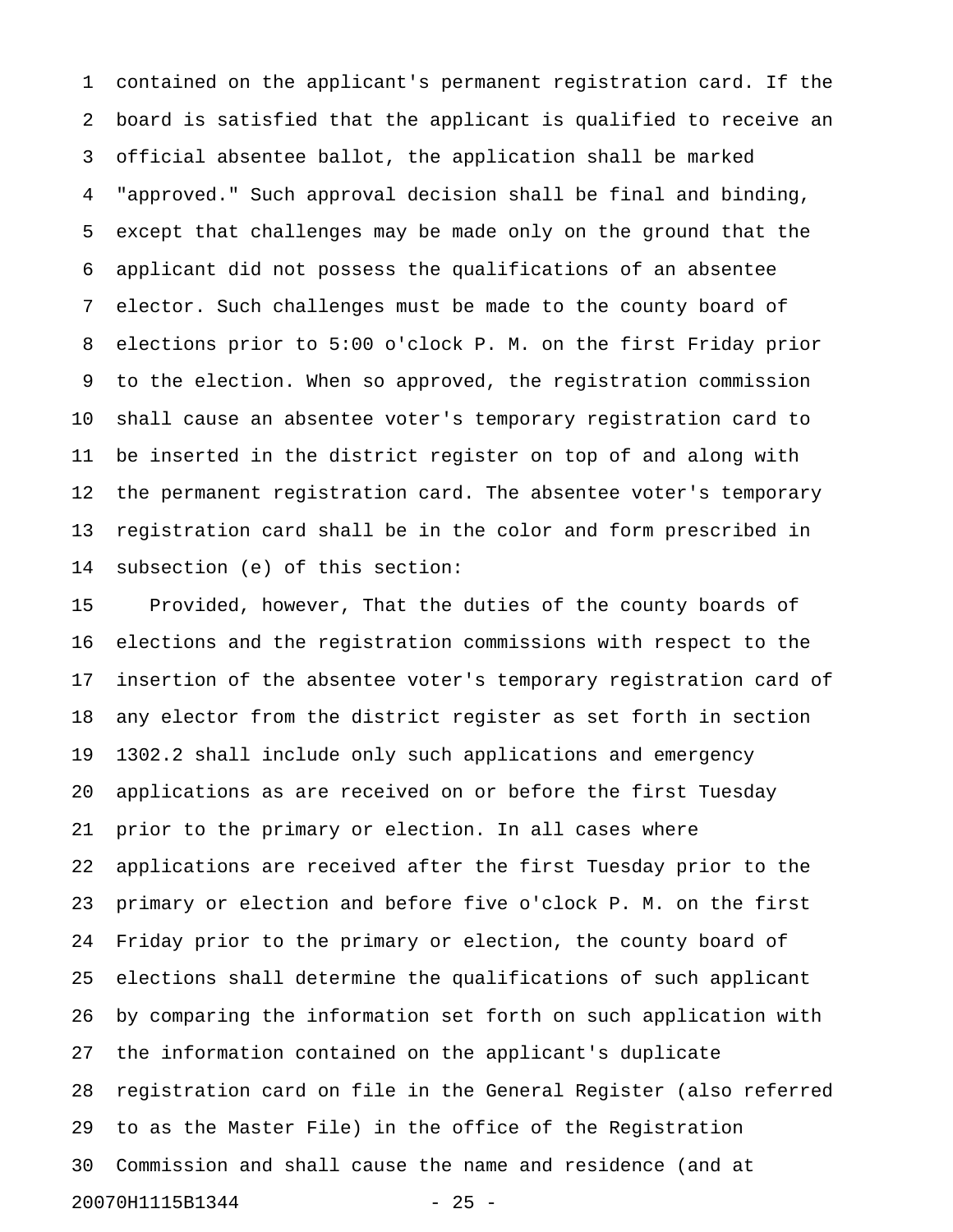1 primaries, the party enrollment) to be inserted in the Military, 2 Veterans and Emergency Civilian Absentee Voters File as provided 3 in section 1302.3, subsection (b). In addition, the local 4 district boards of elections shall, upon canvassing the official 5 absentee ballots under section 1308, examine the voting check 6 list of the election district of said elector's residence and 7 satisfy itself that such elector did not cast any ballot other 8 than the one properly issued to him under his absentee ballot 9 application. In all cases where the examination of the local 10 district board of elections discloses that an elector did vote a 11 ballot other than the one properly issued to him under the 12 absentee ballot application, the local district board of 13 elections shall thereupon cancel said absentee ballot and said 14 elector shall be subject to the penalties as hereinafter set 15 forth.

16 (d) In the event that any application for an official 17 absentee ballot is not approved by the county board of 18 elections, the elector shall be notified immediately to that 19 effect with a statement by the county board of the reasons for 20 the disapproval.

21 (e) The absentee voter's temporary registration card shall 22 be in duplicate and the same size as the permanent registration 23 card, in a different and contrasting color to the permanent 24 registration card and shall contain the absentee voter's name 25 and address and shall conspicuously contain the words "Absentee 26 Voter." Such card shall also contain the affidavit required by 27 subsection (b) of section 1306.

28 Section 1302.3. Absentee Electors Files and Lists.--(a) The 29 county board of elections shall maintain at its office a file 30 containing the duplicate absentee voter's temporary registration 20070H1115B1344 - 26 -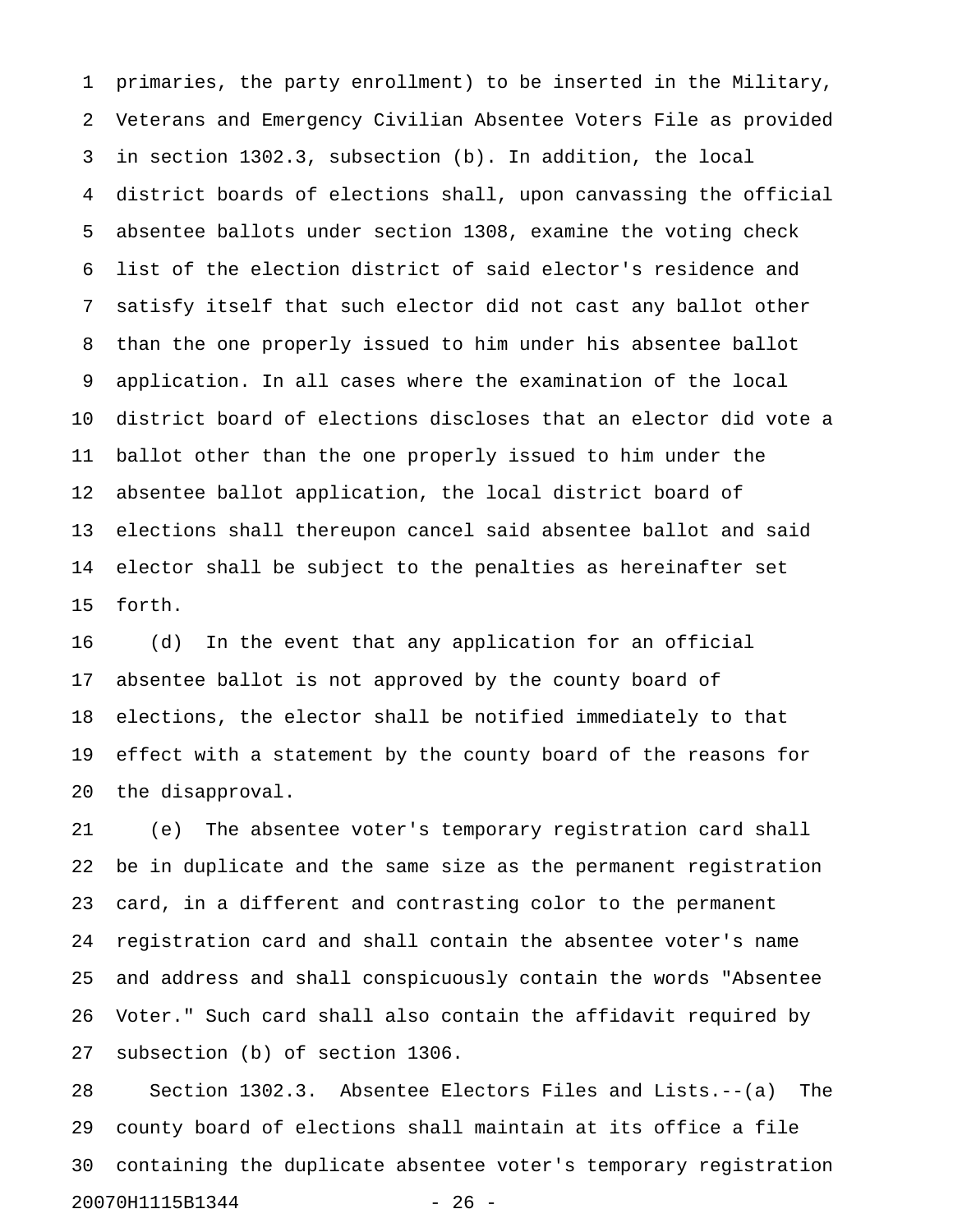1 cards of every registered elector to whom an absentee ballot has 2 been sent. Such duplicate absentee voter's temporary 3 registration cards shall be filed by election districts and 4 within each election district in exact alphabetical order and 5 indexed. The registration cards so filed shall constitute the 6 Registered Absentee Voters File for the Primary or Election of 7 (date of primary or election) and shall be kept on file for a 8 period commencing the Tuesday prior to the day of the primary or 9 election until the day following the primary or election or the 10 day the county board of elections certifies the returns of the 11 primary or election, whichever date is later. Such file shall be 12 open to public inspection at all times upon written request 13 subject to reasonable safeguards, rules and regulations. 14 (b) The county board of elections shall [post in a 15 conspicuous public place] make available at its office a master 16 list arranged in alphabetical order by election districts 17 setting forth the name and residence, and at primaries, the 18 party enrollment, of (1) every military elector to whom an 19 absentee ballot is being sent, each such name to be prefixed 20 with an "M"; (2) every bedridden or hospitalized veteran outside 21 the county of his residence who is not registered and to whom an 22 absentee ballot is being sent, each such name to be prefixed 23 with a "V"; and (3) every registered elector who has filed his 24 application for an absentee ballot too late for the extraction 25 of his original registration card and to whom a ballot is being 26 sent and every qualified elector who has filed his application 27 for an absentee ballot and is entitled, under provisions of [the 28 Permanent Registration Law as now or hereinafter enacted by the 29 General Assembly]  $\frac{law}{x}$ , to absentee registration prior to or 30 concurrently with the time of voting, each such name to be 20070H1115B1344 - 27 -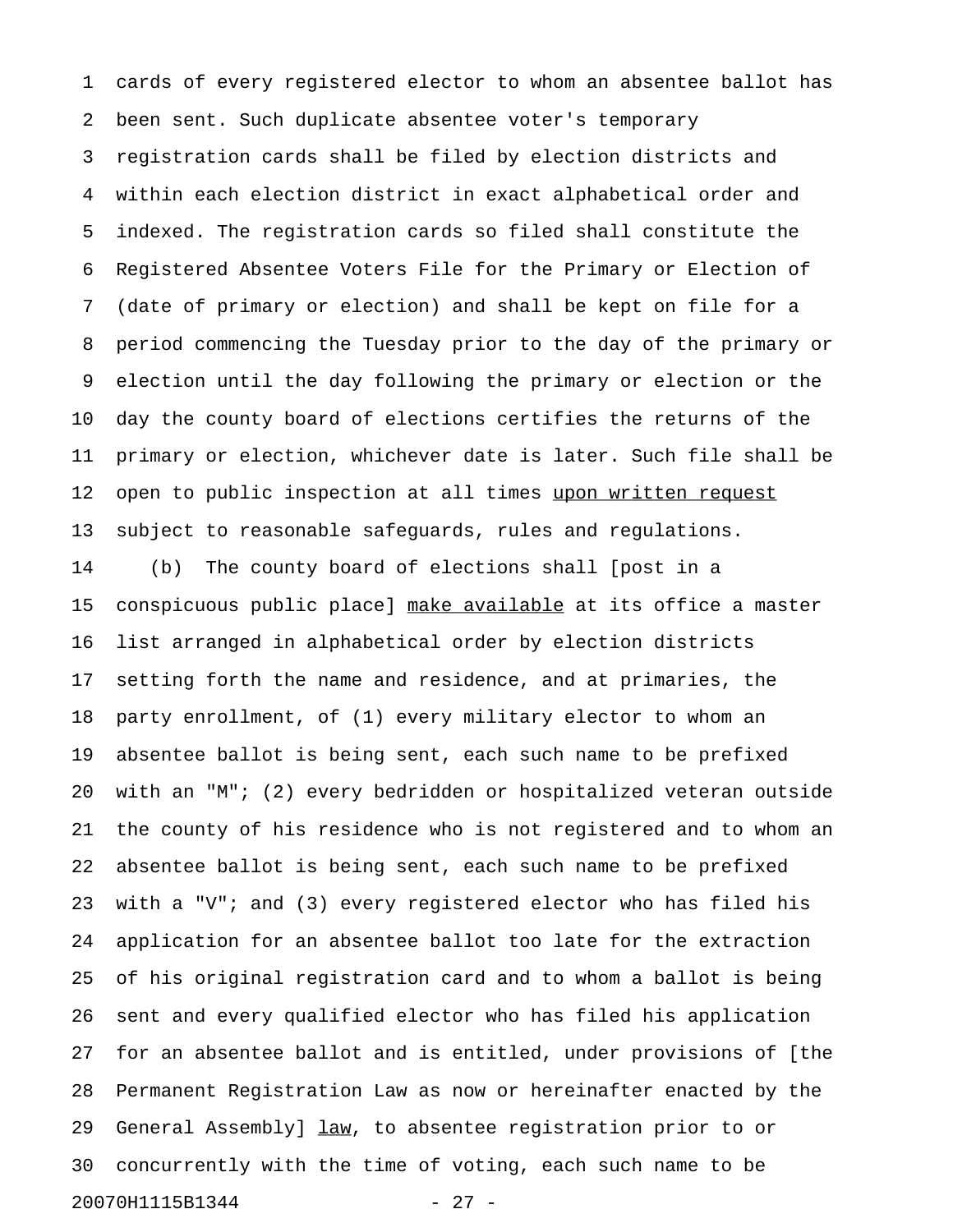1 prefixed with a "C." This list shall be known as the Military, 2 Veterans and Emergency Civilians Absentee Voters File for the 3 Primary or Election of (date of primary or election) and shall 4 be [posted] maintained for a period commencing the Tuesday prior 5 to the day of the primary or election until the eighth day 6 following the primary or election or the day on which the county 7 board of elections certifies the returns of the primary or 8 election, whichever date is later. Such file shall be open to 9 public inspection upon written request at all times subject to 10 reasonable safeguards, rules and regulations[. This posted list] 11 and shall not contain any military address or references to any 12 military organization. Upon written request, the county board 13 shall furnish a copy of such list to any candidate or party 14 county chairman.

15 (b.1) The county board shall also maintain a list of all 16 absentee ballots which are received from electors qualified in 17 <u>accordance with section 1301(a)</u>, (b), (c), (d), (e), (f), (q) 18 and (h) after 5:00 o'clock P. M. on the Friday before the 19 election but before 8:00 o'clock P. M. on the day of the 20 election, and those received up to the seventh day following the 21 election and which contain postmarks dated no later than the day 22 preceding the election. This list shall be available for public 23 inspection upon written request at the office of the county 24 board of elections subject to reasonable safequards, rules and 25 requlations. Upon written request, the county board shall 26 furnish a copy of such list to any candidate or party county 27 chairman.

28 (c) Not less than five days preceding the election, the 29 chief clerk shall prepare a list for each election district 30 showing the names and post office addresses of all voting 20070H1115B1344 - 28 -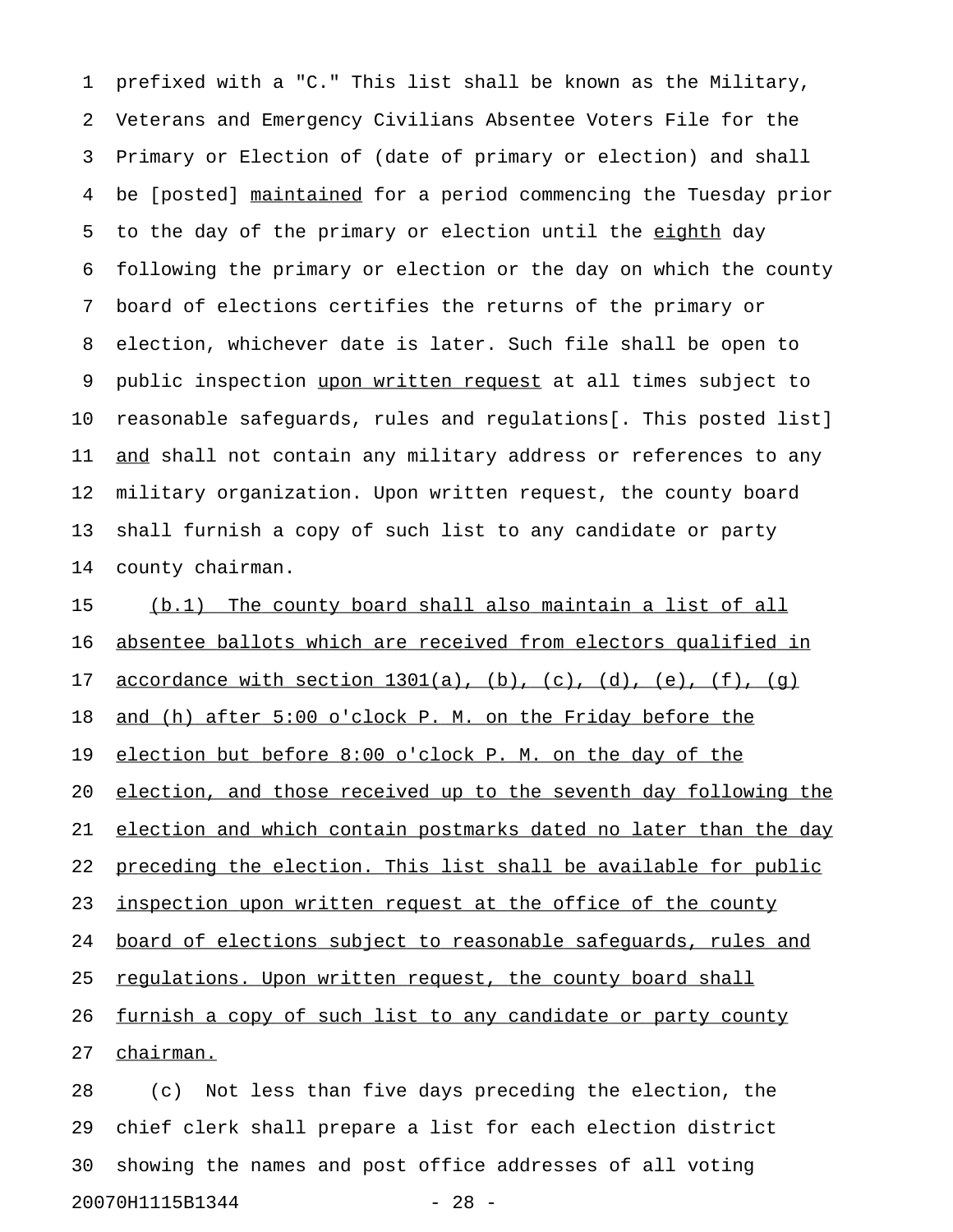1 residents thereof to whom official absentee ballots shall have 2 been issued. Each such list shall be prepared in duplicate, 3 shall be headed "Persons in (give identity of election district) 4 to whom absentee ballots have been issued for the election of 5 (date of election)," and shall be signed by him not less than 6 four days preceding the election. He shall [post] make the 7 original of each such list [in a conspicuous place] available in 8 the office of the county election board [and see that it is kept 9 so posted] until the close of the polls on election day subject 10 to reasonable safequards, rules and requlations. He shall cause 11 the duplicate of each such list to be delivered to the judge of 12 election in the election district in the same manner and at the 13 same time as are provided in this act for the delivery of other 14 election supplies. [, and it shall be the duty of such judge of 15 election to post such duplicate list in a conspicuous place 16 within the polling place of his district and see that it is kept 17 so posted throughout the time that the polls are open.] Upon 18 written request, he shall furnish a copy of such list to any 19 candidate or party county chairman. The duplicate list provided 20 to each election district with other election supplies shall be 21 accurate as of the day of distribution. Such duplicate list 22 shall contain a notification of when the list was prepared and 23 that an updated list is available at the office of the county 24 board. The judge of election shall make such list received with 25 the election supplies available for public inspection upon 26 written request. 27 Section 11. Section 1305 of the act, amended August 13, 1963

28 (P.L.707, No.379) and December 17, 1990 (P.L.681, No.169), is 29 amended to read:

30 Section 1305. Delivering or Mailing Ballots.-- 20070H1115B1344 - 29 -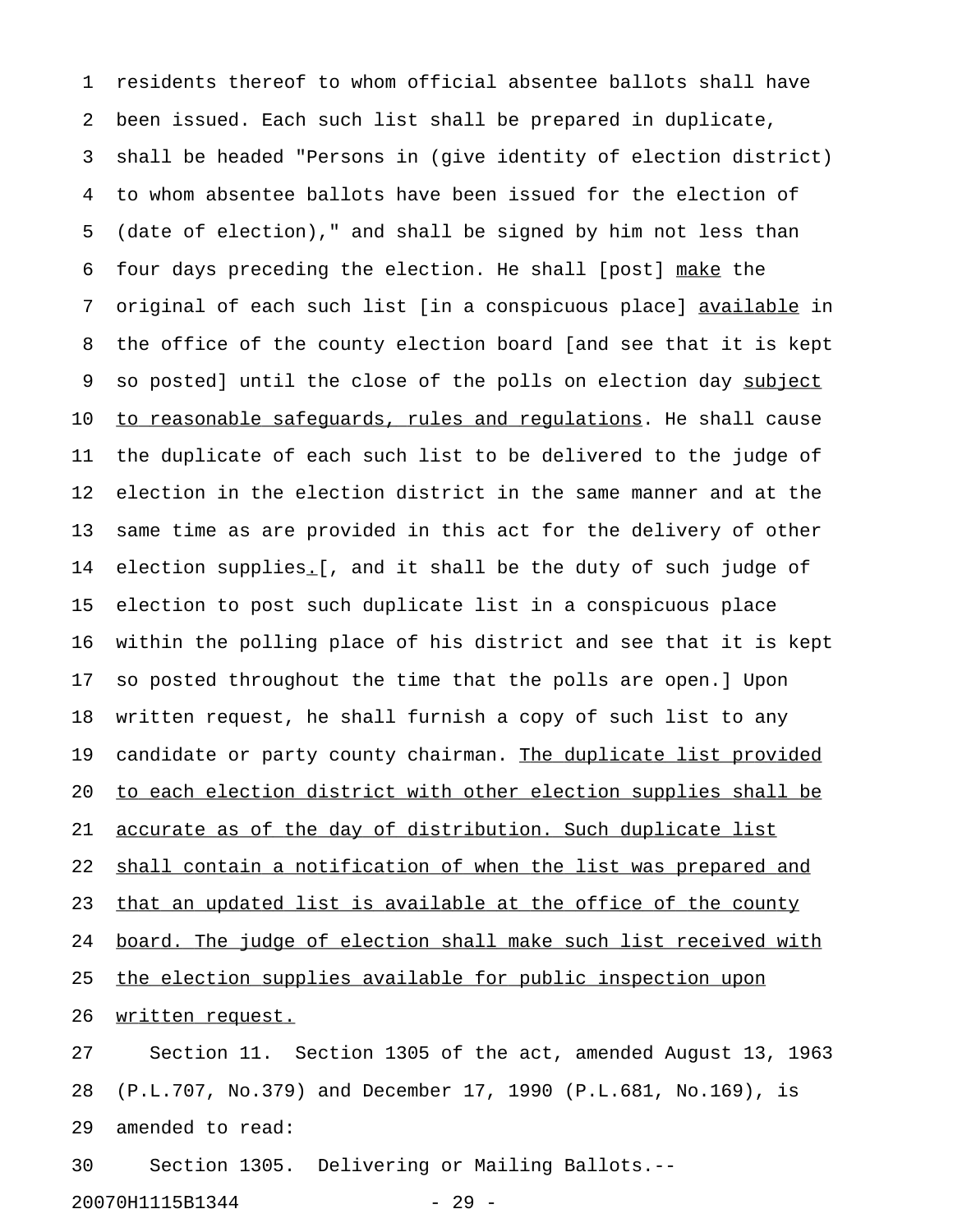1 (a) The county board of elections upon receipt and approval 2 of an application filed by any elector qualified in accordance 3 with the provisions of section 1301, subsections (a) to (h), 4 inclusive, shall [not later than] prepare absentee ballots 5 immediately upon certification of the ballot by the Secretary of 6 the Commonwealth and begin to deliver or mail absentee ballots 7 to such electors immediately when they are printed but no later 8 than one week following receipt of the ballot certification. In 9 the event that the ballot is not certified by the Secretary of 10 the Commonwealth by fifty days prior to the day of the primary 11 or [not later than] by seventy days prior to the day of the 12 election, the county board shall (1) commence to deliver or mail 13 to such elector who has included with said application a 14 statement that he or she is unable to vote during the regular 15 absentee balloting period by reason of living or performing 16 military service in an extremely remote or isolated area of the 17 world, and  $(2)$  not later than forty-five days prior to the day 18 of the primary or election shall commence to deliver or mail to 19 all other such electors as provided for in section 1301, 20 subsections (a) to (h), inclusive, official absentee ballots or 21 special write-in absentee ballots as prescribed by subsection 22 (d) of section 1303 when official absentee ballots are not yet 23 printed[ $i$  as]. As additional applications of such electors are 24 received, the board shall deliver or mail official absentee 25 ballots or special write-in absentee ballots when official 26 absentee ballots are not yet printed to such additional electors 27 within forty-eight hours after approval of their application. If 28 the calling of a special election would make it impossible to 29 comply with the forty-five day delivery or mailing requirement 30 of this section, then the county board of elections shall mail 20070H1115B1344 - 30 -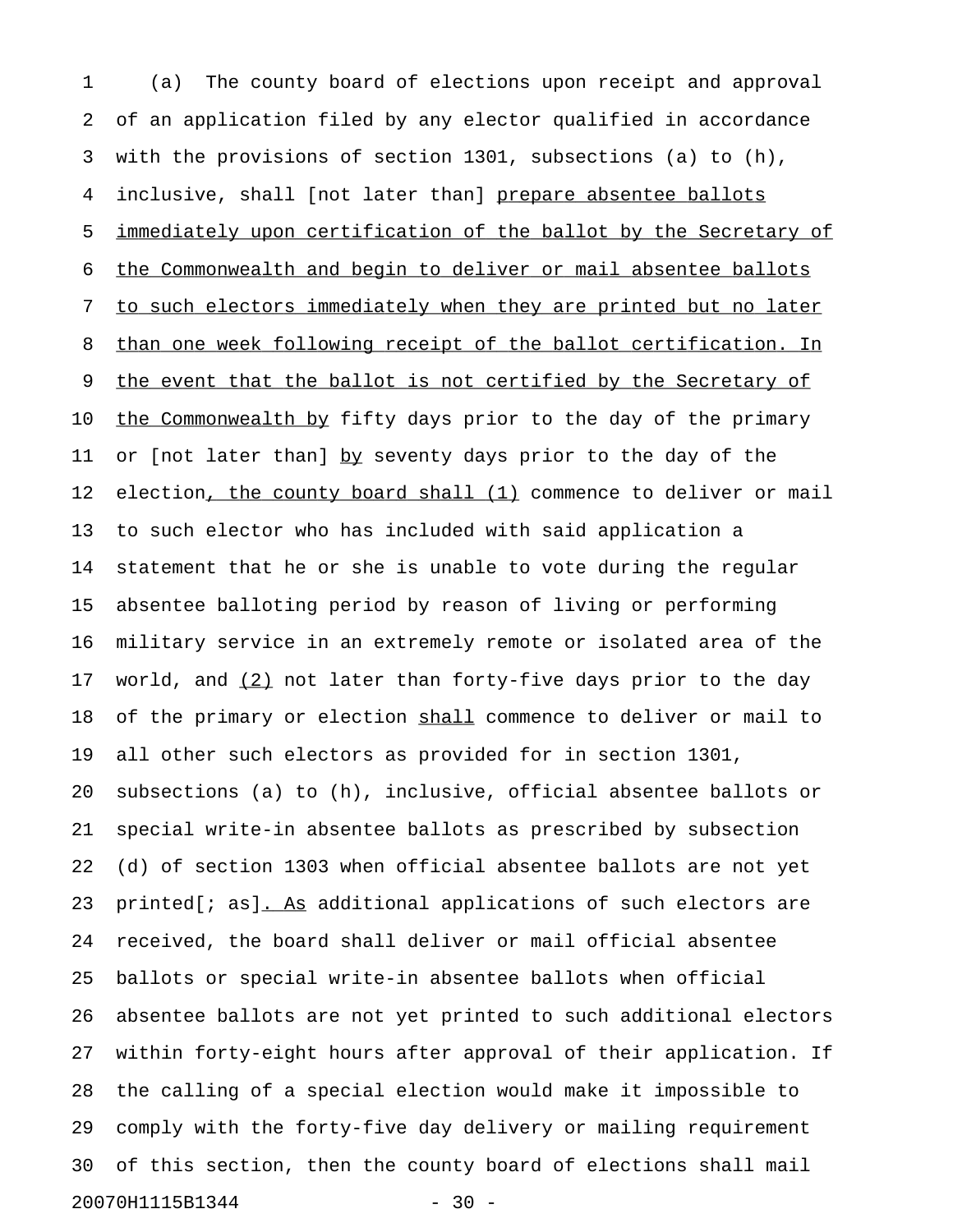1 absentee ballots or special write-in absentee ballots within 2 five days of the county board's receipt of the information 3 necessary to prepare said ballots.

4 (b) The county board of elections upon receipt and approval 5 of an application filed by any elector qualified in accordance 6 with the provisions of section 1301, subsections (i) to (l), 7 inclusive, shall commence to deliver or mail official absentee 8 ballots on the second Tuesday prior to the primary or election. 9 As additional applications are received and approved, the board 10 shall deliver or mail official absentee ballots to such 11 additional electors within forty-eight hours.

12 Section 12. Section 1306 of the act, amended February 13, 13 1998 (P.L.72, No.18) and November 9, 2006 (P.L.1330, No.137), is 14 amended to read:

15 Section 1306. Voting by Absentee Electors.--(a) Except as 16 provided in paragraphs (1), (2) and (3), at any time after 17 receiving an official absentee ballot, but on or before five 18 o'clock P.M. on the Friday prior to the primary or election, the 19 elector shall, in secret, proceed to mark the ballot only in 20 black lead pencil, indelible pencil or blue, black or blue-black 21 ink, in fountain pen or ball point pen, and then fold the 22 ballot, enclose and securely seal the same in the envelope on 23 which is printed, stamped or endorsed "Official Absentee 24 Ballot."

25 (1) Any elector who submits an Emergency Application and 26 receives an absentee ballot in accordance with section 27 1302.1(a.2) or (c) shall mark the ballot on or before eight 28 o'clock P.M. on the day of the primary or election. An elector 29 qualified in accordance with section  $1301(a)$ , (b), (c), (d), 30 (e), (f), (q) and (h) shall, in secret, proceed to mark the 20070H1115B1344 - 31 -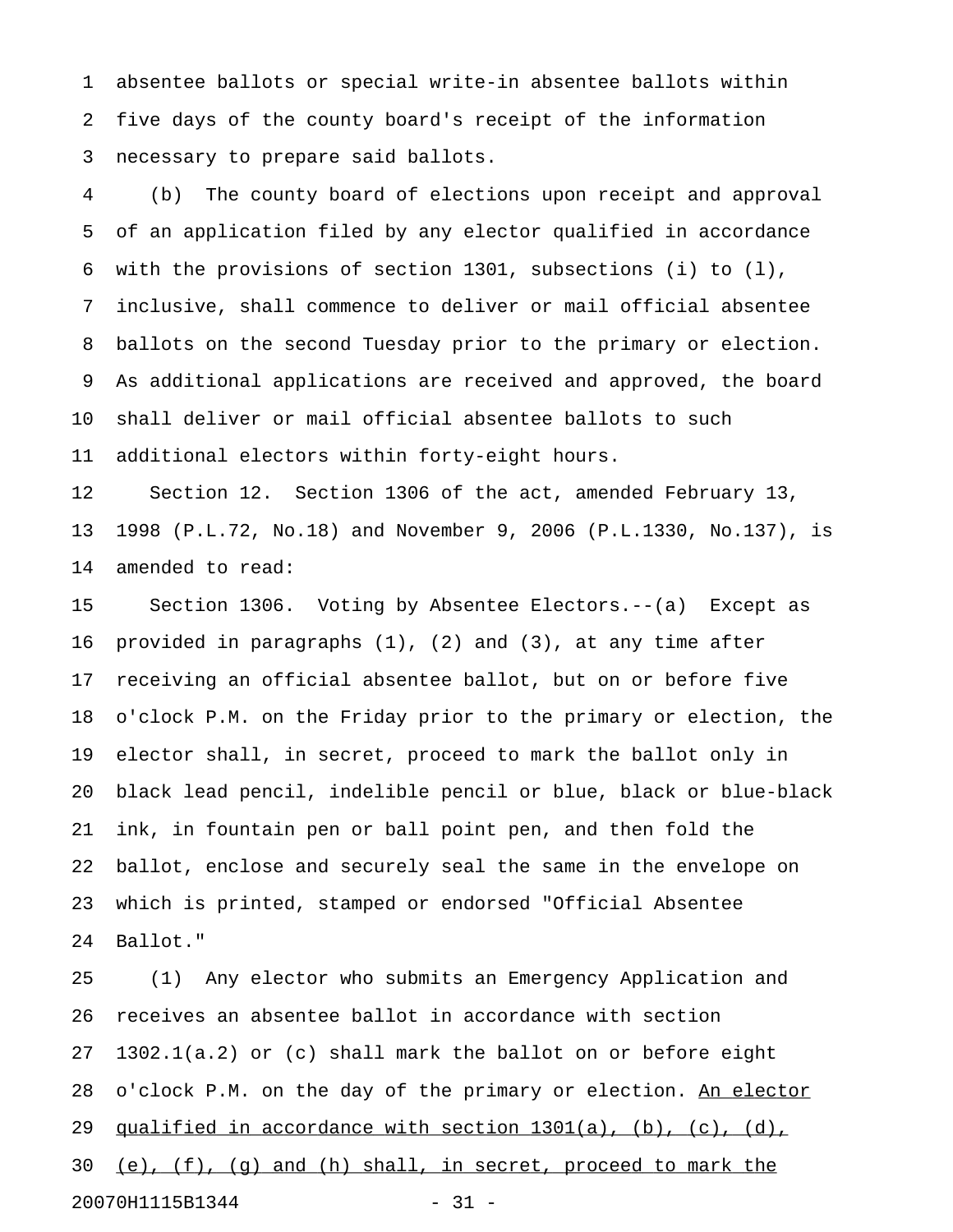1 ballot only in black lead pencil, indelible pencil or blue, 2 black or blue-black ink, in fountain pen or ball point pen, and 3 then fold the ballot, enclose and securely seal the same in the 4 envelope on which is printed, stamped or endorsed "Official 5 Absentee Ballot." This envelope shall then be placed in the 6 second one, on which is printed the form of declaration of the 7 elector, and the address of the elector's county board of 8 election and the local election district of the elector. The 9 elector shall then fill out, date and sign the declaration 10 printed on such envelope. Such envelope shall then be securely 11 sealed and the elector shall send same by mail, postage prepaid, 12 except where franked, or deliver it in person to said county 13 board of election.

14 (2) Any elector, spouse of the elector or dependent of the 15 elector, qualified in accordance with the provisions of section 16 1301, subsections (e), (f), (g) and (h) to vote by absentee 17 ballot as herein provided, shall be required to include on the 18 form of declaration a supporting declaration in form prescribed 19 by the Secretary of the Commonwealth, to be signed by the head 20 of the department or chief of division or bureau in which the 21 elector is employed, setting forth the identity of the elector, 22 spouse of the elector or dependent of the elector.

23 (3) Any elector who has filed his application in accordance 24 with section 1302 subsection (e)(2), and is unable to sign his 25 declaration because of illness or physical disability, shall be 26 excused from signing upon making a declaration which shall be 27 witnessed by one adult person in substantially the following 28 form: I hereby declare that I am unable to sign my declaration 29 for voting my absentee ballot without assistance because I am 30 unable to write by reason of my illness or physical disability. 20070H1115B1344 - 32 -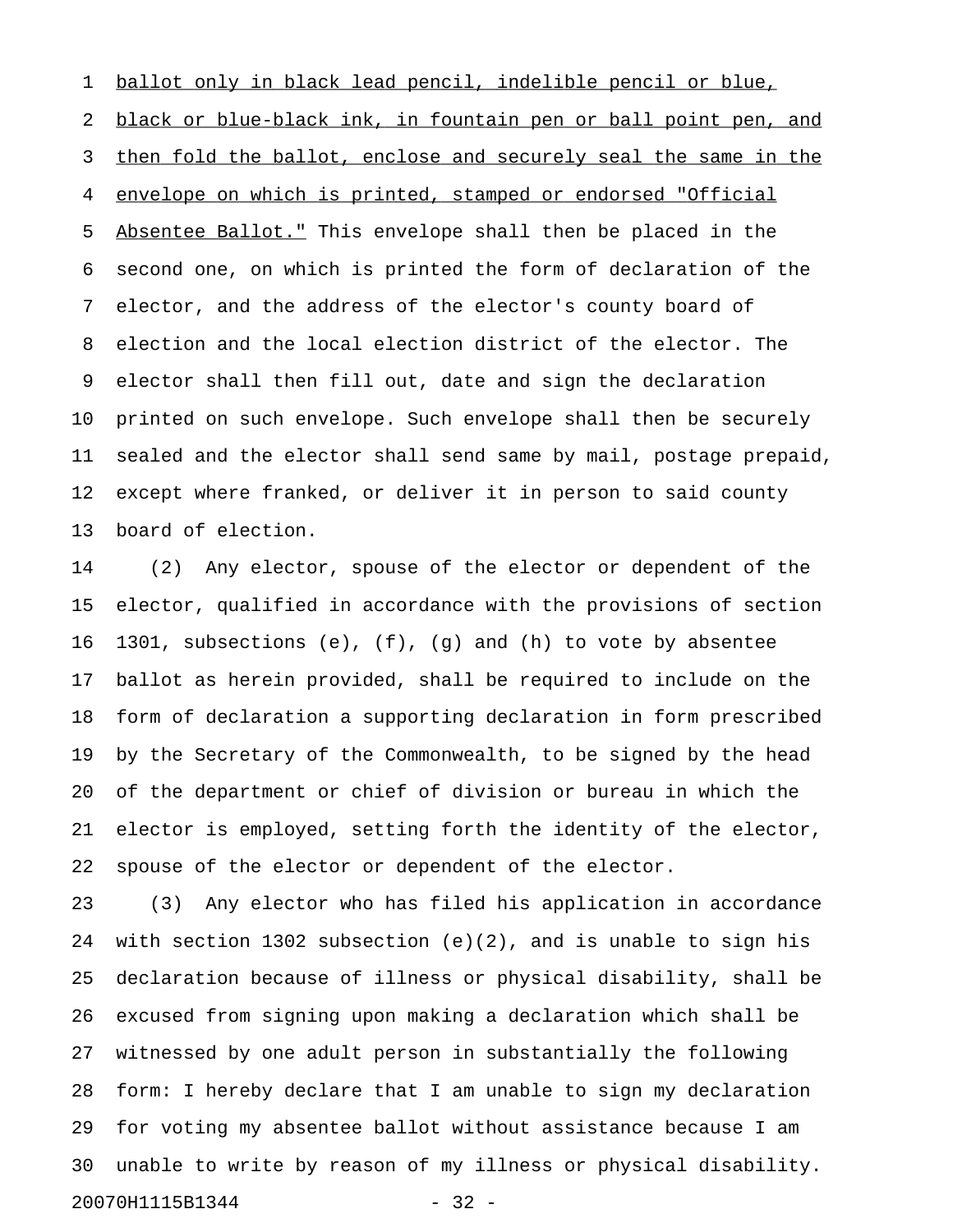| 1  | I have made or received assistance in making my mark in lieu of  |
|----|------------------------------------------------------------------|
| 2  | my signature.                                                    |
| 3  |                                                                  |
| 4  |                                                                  |
| 5  | (Date)                                                           |
| 6  |                                                                  |
| 7  | (Signature of Witness)                                           |
| 8  |                                                                  |
| 9  | (Complete Address of Witness)                                    |
| 10 | (4) For those envelopes received from electors qualified in      |
| 11 | accordance with section $1301(a)$ , (b), (c), (d), (e), (f), (q) |
| 12 | and (h), such envelopes shall then be securely sealed and the    |
| 13 | elector shall send same by mail, postage prepaid, except where   |
| 14 | franked, or deliver it in person or by an individual authorized  |
| 15 | representative of an elector specifically authorized to deliver  |
| 16 | the elector's absentee ballot by a commercial delivery or        |
| 17 | courier service that accepts and delivers as an intermediary     |
| 18 | between third parties in the ordinary course of its business     |
| 19 | throughout the year documents and packages deliverable to a      |
| 20 | specific street address to the county board of elections.        |
| 21 | (a.1) Any elector qualified in accordance with section           |
| 22 | $1301(a)$ , (b), (c), (d), (e), (f), (q) and (h) may vote in any |
| 23 | election for any office by submitting a Federal Write-In         |
| 24 | Absentee Ballot prescribed by the Uniformed and Overseas         |
| 25 | Citizens Absentee Voting Act (Public Law 99-410, 100 Stat. 924). |
| 26 | The submission and processing of a Federal Write-In Absentee     |
| 27 | Ballot shall be governed by section 103 of the Uniformed and     |
| 28 | Overseas Citizens Absentee Voting Act or its successor and this  |
| 29 | act.                                                             |
| 30 | In the event that any such elector, excepting an elector<br>(b)  |

20070H1115B1344 - 33 -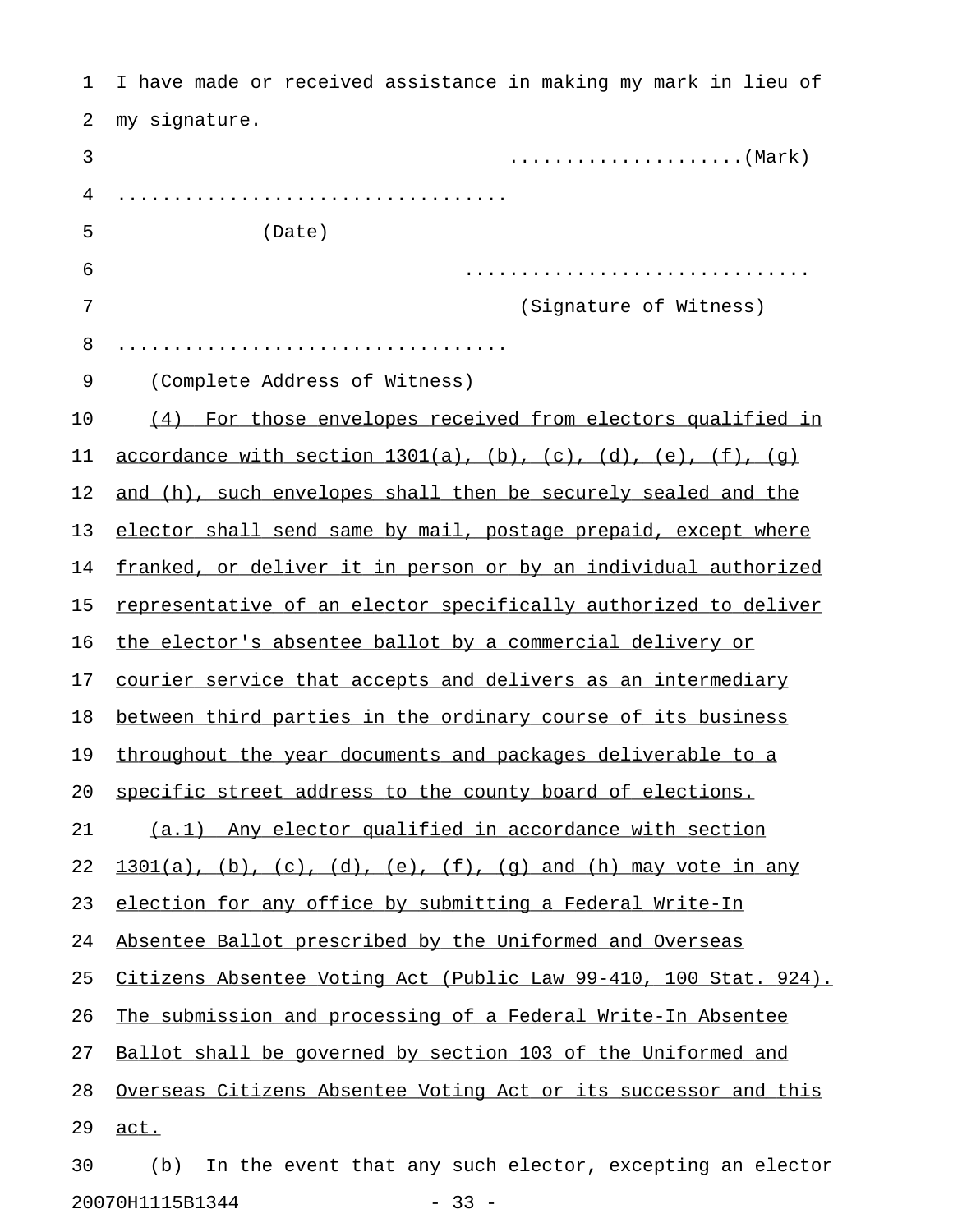1 in military service or any elector unable to go to his polling 2 place because of illness or physical disability, entitled to 3 vote an official absentee ballot shall be in the municipality of 4 his residence on the day for holding the primary or election for 5 which the ballot was issued, or in the event any such elector 6 shall have recovered from his illness or physical disability 7 sufficiently to permit him to present himself at the proper 8 polling place for the purpose of casting his ballot, such 9 absentee ballot cast by such elector shall, be declared void. 10 Any such elector referred to in this subsection, who is 11 within the municipality of his residence, must present himself 12 at his polling place and shall be permitted to vote upon 13 presenting himself at his regular polling place in the same 14 manner as he could have voted had he not received an absentee 15 ballot: Provided, That such elector has first presented himself 16 to the judge of elections in his local election district and 17 shall have signed the affidavit on the absentee voter's 18 temporary registration card, which affidavit shall be in 19 substantially the following form: 20 I hereby swear that I am a qualified registered elector who 21 has obtained an absentee ballot, however, I am present in the 22 municipality of my residence and physically able to present 23 myself at my polling place and therefore request that my 24 absentee ballot be voided. 25 .............................. 26 (Date) (Signature of Elector) 27 ......................................... 28 (Local Judge of Elections) 29 An elector who has received an absentee ballot under the 30 emergency application provisions of section 1302.1, and for

20070H1115B1344 - 34 -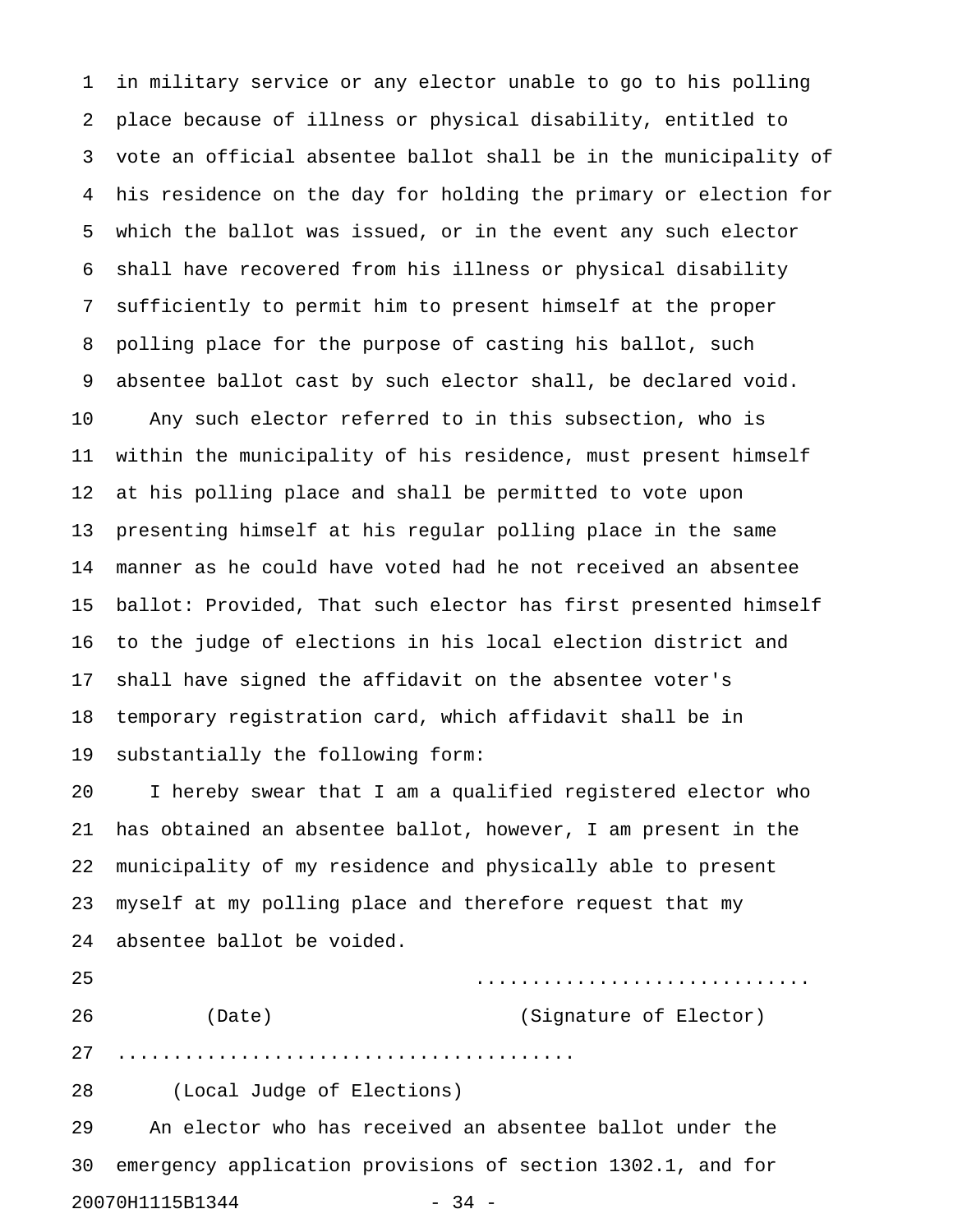1 whom, therefore, no temporary absentee voter's registration card 2 is in the district register, shall sign the aforementioned 3 affidavit in any case, which the local judge of elections shall 4 then cause to be inserted in the district register with the 5 elector's permanent registration card.

6 Section 13. Section 1308 of the act, amended December 11, 7 1968 (P.L.1183, No.375), February 13, 1998 (P.L.72, No.18) and 8 December 9, 2002 (P.L.1246, No.150) and November 9, 2006 9 (P.L.1330, No.137), is amended to read:

10 Section 1308. Canvassing of Official Absentee Ballots.--(a) 11 The county boards of election, upon receipt of official absentee 12 ballots in [such] official envelopes, shall safely keep the same 13 in sealed or locked containers until they distribute same to the 14 appropriate local election districts in a manner prescribed by 15 the Secretary of the Commonwealth.

16 Except as provided in section 1302.1(a.2), the county board 17 of elections shall then distribute the absentee ballots, 18 unopened, to the absentee voter's respective election district 19 concurrently with the distribution of the other election 20 supplies. Absentee ballots shall be canvassed immediately and 21 continuously without interruption until completed after the 22 close of the polls on the day of the election in each election 23 district. The results of the canvass of the absentee ballots 24 shall then be included in and returned to the county board with 25 the returns of that district. Except as provided in section 26 1302.1(a.2) and subsection (g), no absentee ballot shall be 27 counted which is received in the office of the county board of 28 election later than five o'clock P.M. on the Friday immediately 29 preceding the primary or November election[.], except that the 30 ballots received from electors qualified in accordance with 20070H1115B1344 - 35 -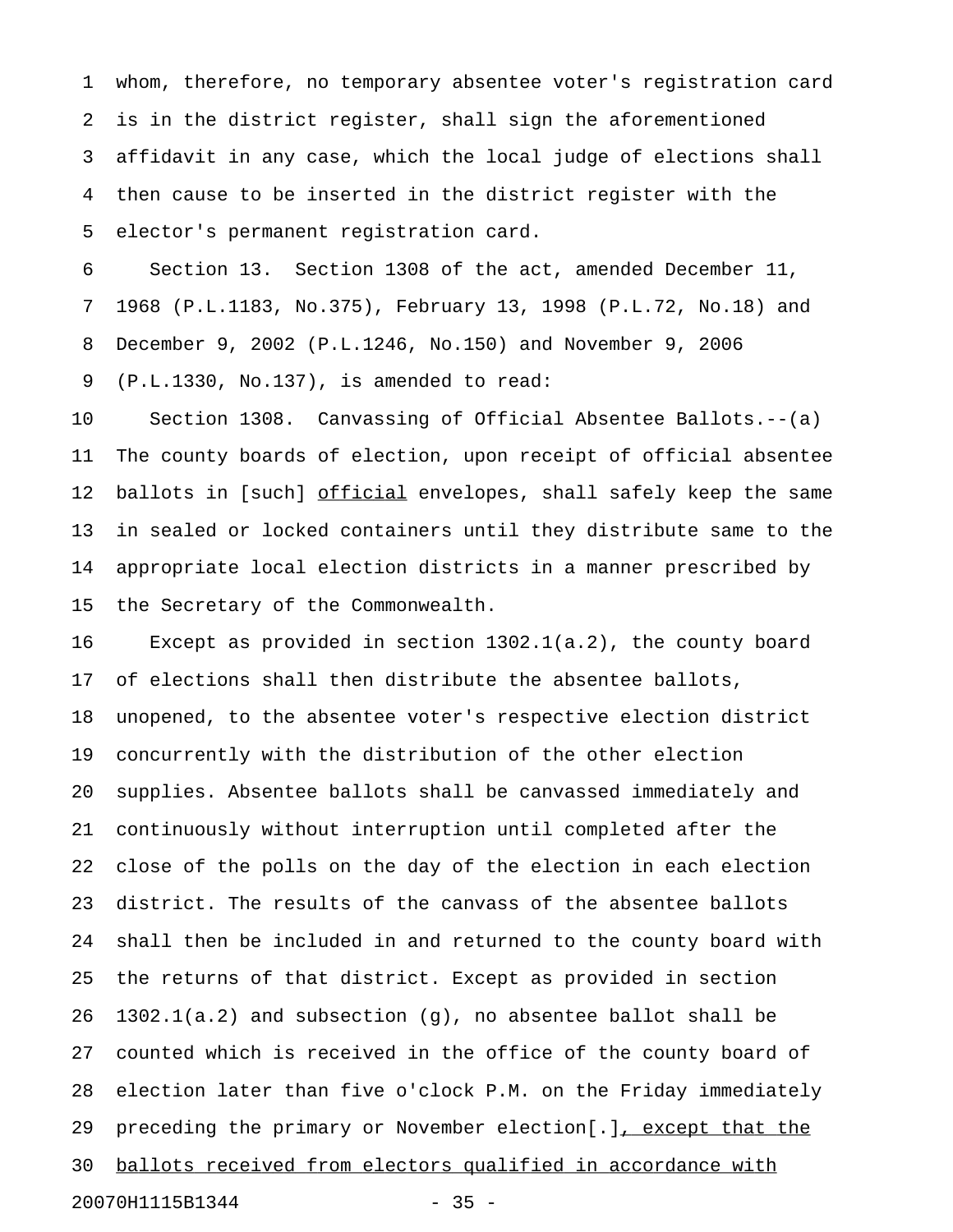1 section  $1301(a)$ , (b), (c), (d), (e), (f), (q) and (h) shall be 2 canvassed if received by eight o'clock P. M. on the day of the 3 election or by the seventh day following the election if such 4 absentee ballot carries a postmark dated no later than the day 5 before the election. 6 (a.1) Absentee ballots received from electors qualified in 7 accordance with section  $1301(a)$ , (b), (c), (d), (e), (f), (q) 8 and (h) after the duplicate list was prepared and distributed to 9 the local election boards in accordance with section 1302.3(b.1) 10 and (c) but up until eight o'clock P. M. the day of the primary 11 or election ballots shall be canvassed at the official canvass 12 required for each election as required by section 1403. In all 13 cases where absentee ballots are received after the duplicate 14 list was prepared and distributed to the local election boards 15 in accordance with section  $1302.3(b.1)$  but up until eight 16 o'clock P.M. the day of the primary or election, the county 17 board of elections shall examine the voting check list of the 18 election district of said elector's residence and satisfy itself 19 that such elector did not cast any ballot other than the one 20 properly issued to him under his absentee ballot application. In 21 all cases where such examination discloses that an elector did 22 vote a ballot other than the one properly issued to him under 23 the absentee ballot application, the board of elections shall 24 thereupon cancel said absentee ballot and said elector shall be 25 subject to the penalties as set forth in this act. 26 (b) Each candidate for nomination or election shall be 27 entitled to appoint one watcher and each political party or body 28 which has nominated candidates shall be entitled to appoint two 29 watchers to be present at each canvass of absentee ballots. 30 Watchers shall be permitted to be present when the envelopes 20070H1115B1344 - 36 -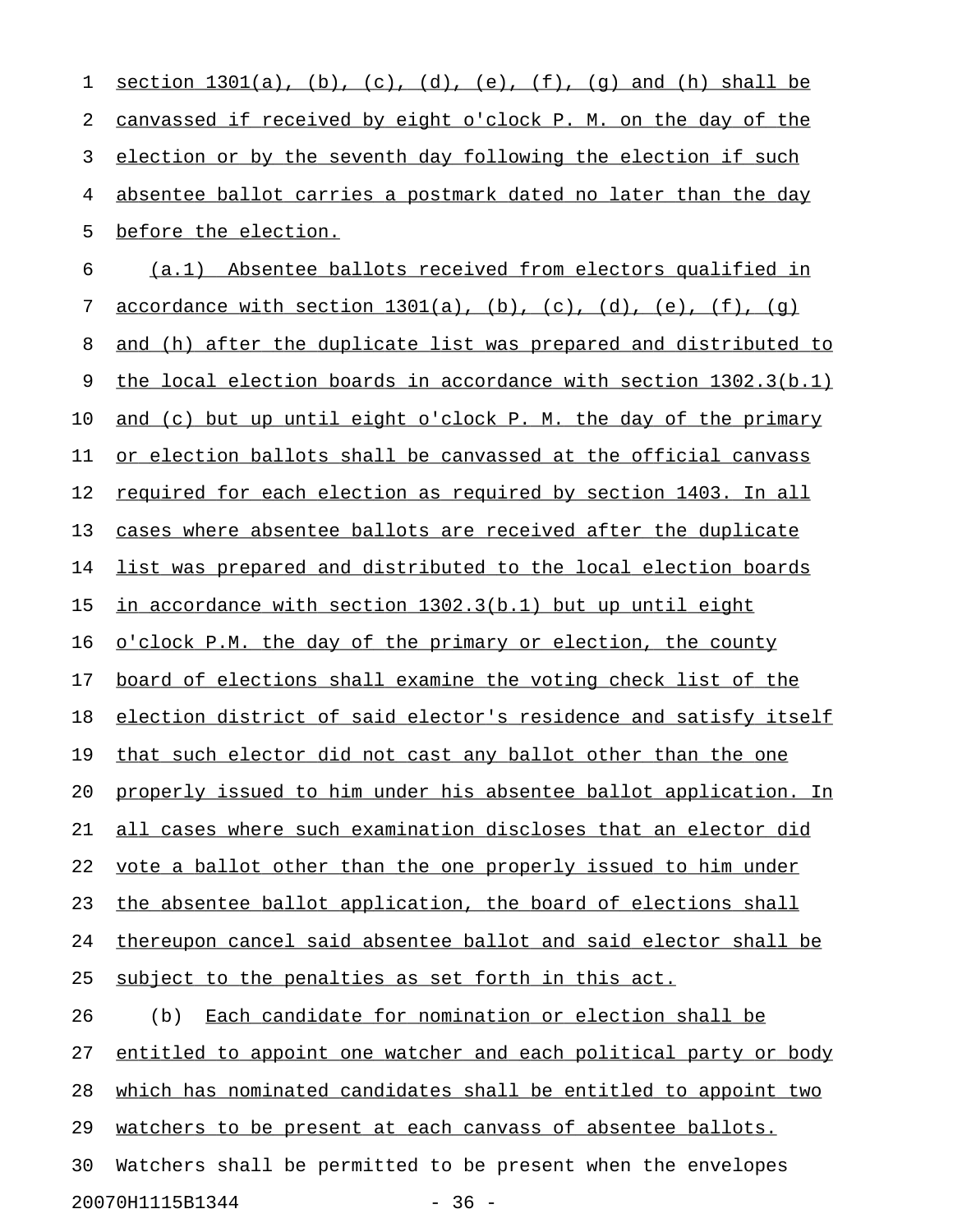1 containing official absentee ballots are opened and when such 2 ballots are counted and recorded.

3 (b.1) In all election districts in which electronic voting 4 systems are used, absentee ballots shall be opened at the 5 election district, checked for write-in votes in accordance with 6 section 1113-A and then either hand-counted or counted by means 7 of the automatic tabulation equipment, whatever the case may be. 8 (d) Whenever it shall appear by due proof that any absentee 9 elector who has returned his ballot in accordance with the 10 provisions of this act has died prior to the opening of the 11 polls on the day of the primary or election, the ballot of such 12 deceased elector shall be rejected by the canvassers but the 13 counting of the ballot of an elector thus deceased shall not of 14 itself invalidate any nomination or election.

15 (e) At such time the local election board shall then further 16 examine the declaration on each envelope not so set aside and 17 shall compare the information thereon with that contained in the 18 "Registered Absentee Voters File," the absentee voters' list and 19 the "Military Veterans and Emergency Civilians Absentee Voters 20 File." If the local election board is satisfied that the 21 declaration is sufficient and the information contained in the 22 "Registered Absentee Voters File," the absentee voters' list and 23 the "Military Veterans and Emergency Civilians Absentee Voters 24 File" verifies his right to vote, the local election board shall 25 announce the name of the elector and shall give any watcher 26 present an opportunity to challenge any absentee elector upon 27 the ground or grounds (1) that the absentee elector is not a 28 qualified elector; or (2) that the absentee elector was within 29 the municipality of his residence on the day of the primary or 30 election during the period the polls were open, except where he 20070H1115B1344 - 37 -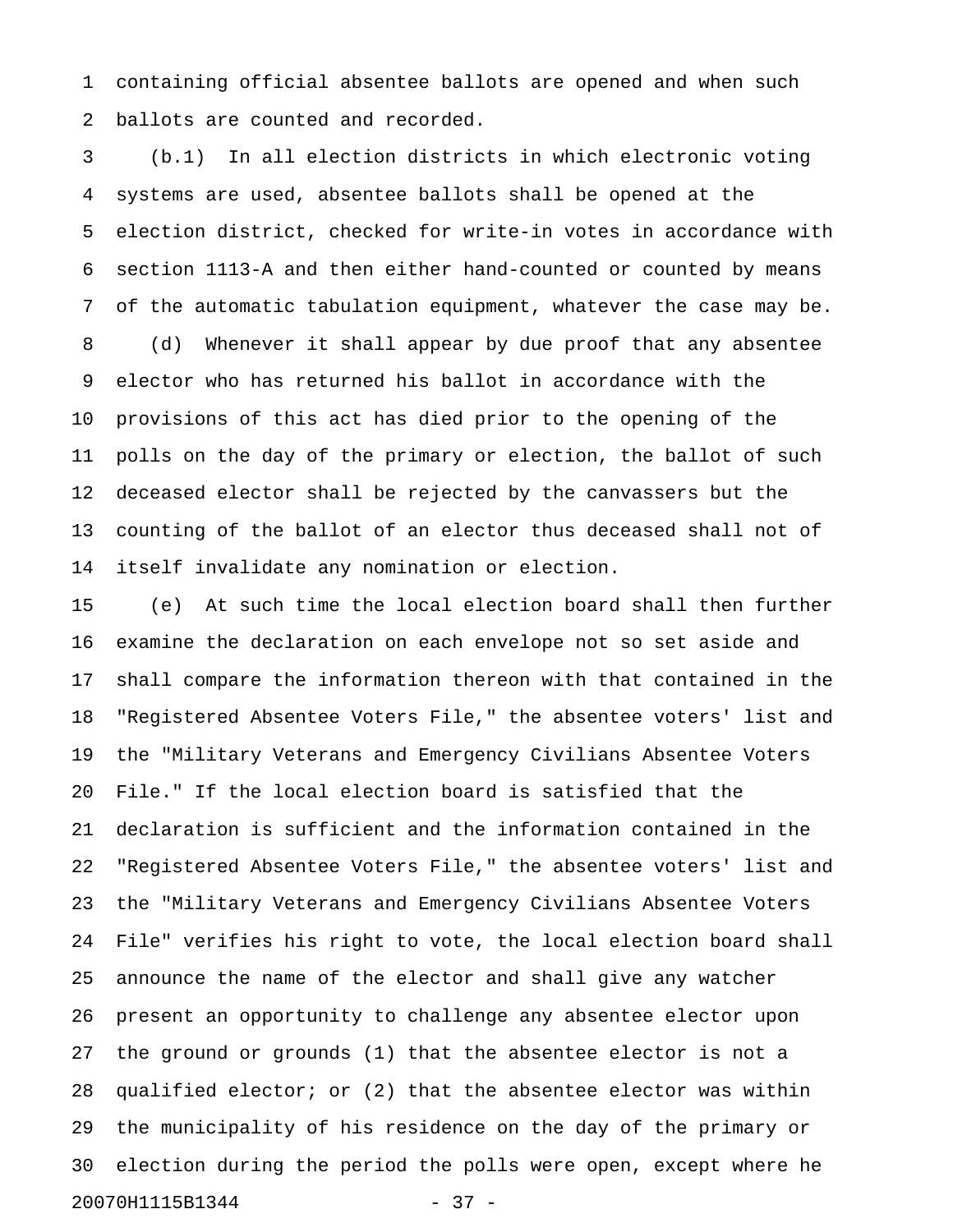1 was in military service or except in the case where his ballot 2 was obtained for the reason that he was unable to appear 3 personally at the polling place because of illness or physical 4 disability; or (3) that the absentee elector was able to appear 5 personally at the polling place on the day of the primary or 6 election during the period the polls were open in the case his 7 ballot was obtained for the reason that he was unable to appear 8 personally at the polling place because of illness or physical 9 disability. Upon challenge of any absentee elector, as set forth 10 herein the local election board shall mark "challenged" on the 11 envelope together with the reason or reasons therefor, and the 12 same shall be set aside for return to the county board unopened 13 pending decision by the county board and shall not be counted. 14 All absentee ballots not challenged for any of the reasons 15 provided herein shall be counted and included with the general 16 return of paper ballots or voting machines, as the case may be 17 as follows. Thereupon, the local election board shall open the 18 envelope of every unchallenged absentee elector in such manner 19 as not to destroy the declaration executed thereon. All of such 20 envelopes on which are printed, stamped or endorsed the words 21 "Official Absentee Ballot" shall be placed in one or more 22 depositories at one time and said depository or depositories 23 well shaken and the envelopes mixed before any envelope is taken 24 therefrom. If any of these envelopes shall contain any 25 extraneous marks or identifying symbols other than the words 26 "Official Absentee Ballot," the envelopes and the ballots 27 contained therein shall be set aside and declared void. The 28 local election board shall then break the seals of such 29 envelopes, remove the ballots and record the votes in the same 30 manner as district election officers are required to record 20070H1115B1344 - 38 -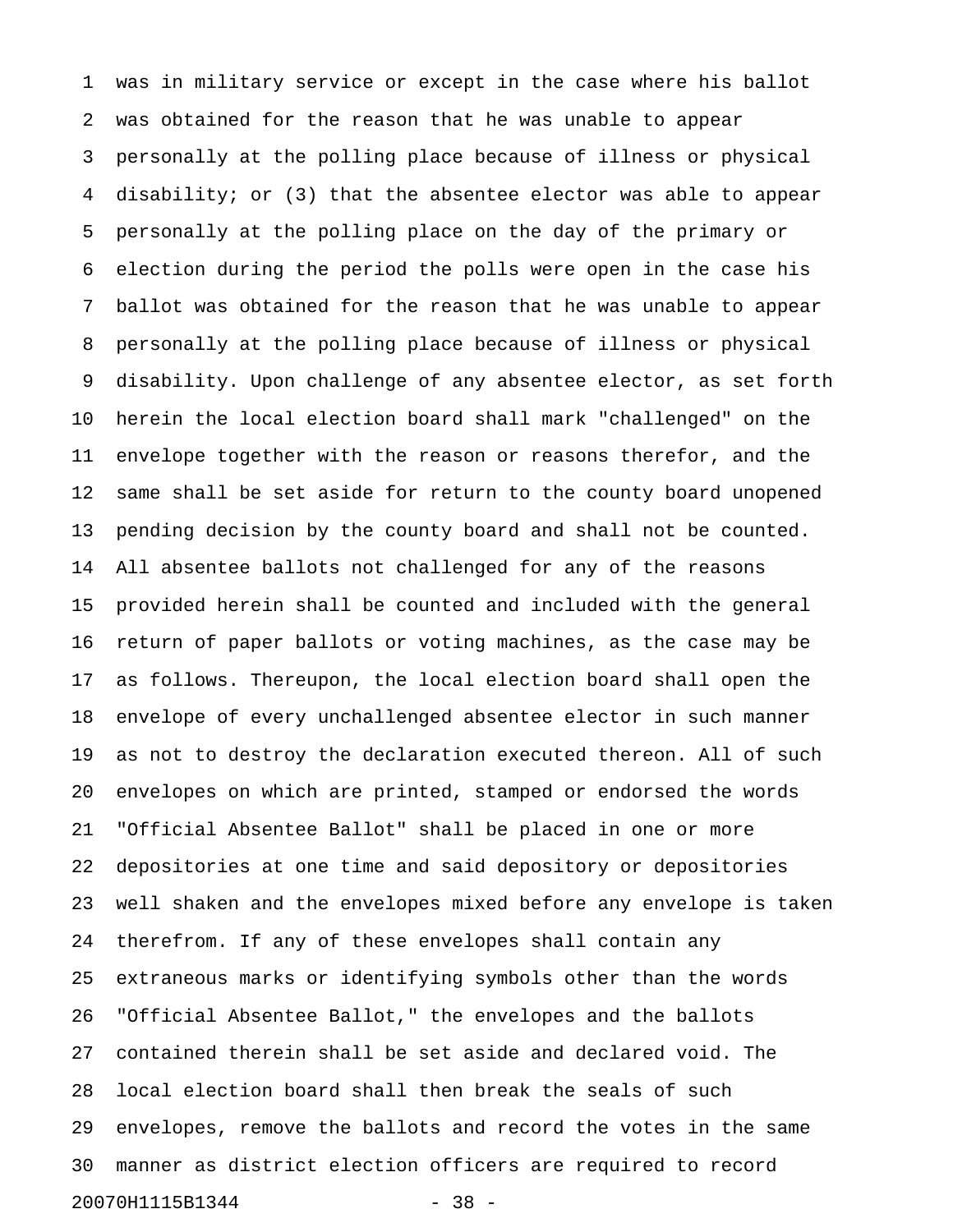1 votes. With respect to the challenged ballots, they shall be 2 returned to the county board with the returns of the local 3 election district where they shall be placed unopened in a 4 secure, safe and sealed container in the custody of the county 5 board until it shall fix a time and place for a formal hearing 6 of all such challenges and notice shall be given where possible 7 to all absentee electors thus challenged and to every attorney, 8 watcher or candidate who made such challenge. The time for the 9 hearing shall not be later than seven (7) days after the date of 10 said challenge. On the day fixed for said hearing, the county 11 board shall proceed without delay to hear said challenges and, 12 in hearing the testimony, the county board shall not be bound by 13 technical rules of evidence. The testimony presented shall be 14 stenographically recorded and made part of the record of the 15 hearing. The decision of the county board in upholding or 16 dismissing any challenge may be reviewed by the court of common 17 pleas of the county upon a petition filed by any person 18 aggrieved by the decision of the county board. Such appeal shall 19 be taken, within two (2) days after such decision shall have 20 been made, whether reduced to writing or not, to the court of 21 common pleas setting forth the objections to the county board's 22 decision and praying for an order reversing same. Pending the 23 final determination of all appeals, the county board shall 24 suspend any action in canvassing and computing all challenged 25 ballots irrespective of whether or not appeal was taken from the 26 county board's decision. Upon completion of the computation of 27 the returns of the county, the votes cast upon the challenged 28 official absentee ballots shall be added to the other votes cast 29 within the county.

30 (e.1) Absentee ballots cast by electors qualified in 20070H1115B1344 - 39 -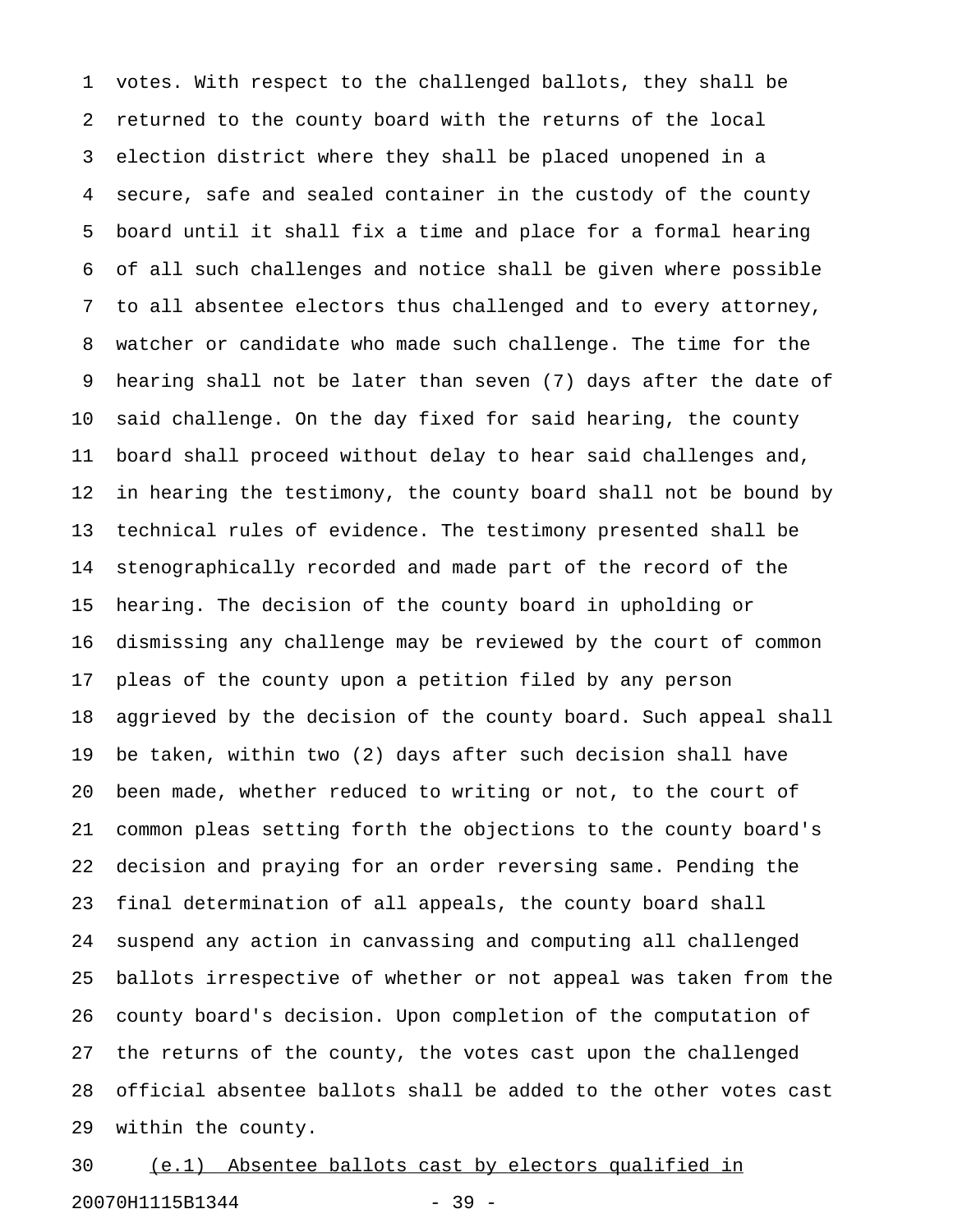1 <u>accordance with section 1301(a)</u>, (b), (c), (d), (e), (f), (q) 2 and (h) and received after the canvass required by subsection 3 (a) but by the seventh day following the election which are 4 postmarked no later than the day before the election shall be 5 canvassed in a separate canvass to occur no later than eight  $(8)$ 6 days after the election to be conducted in accordance with the 7 procedures required by this section for the first canvass of 8 absentee ballots. Such absentee ballots shall be subject to the 9 challenge procedures specified in subsection (e). The board 10 shall add the results for the second canvass to the totals of 11 the first canvass by election district.

12 (f) Any person challenging an application for an absentee 13 ballot or an absentee ballot for any of the reasons provided in 14 this act shall deposit the sum of ten dollars (\$10.00) in cash 15 with the local election board, in cases of challenges made to 16 the local election board and with the county board in cases of 17 challenges made to the county board for which he shall be issued 18 a receipt for each challenge made, which sum shall only be 19 refunded if the challenge is sustained or if the challenge is 20 withdrawn within [five (5) days] ten (10) days after the primary 21 or election. If the challenge is dismissed by any lawful order 22 then the deposit shall be forfeited. All deposit money received 23 by the local election board shall be turned over to the county 24 board simultaneously with the return of the challenged ballots. 25 The county board shall deposit all deposit money in the general 26 fund of the county.

27 Notice of the requirements of subsection (b) of section 1306 28 shall be printed on the envelope for the absentee ballot.

29 Section 14. Section 1309 of the act, amended August 13, 1963 30 (P.L.707, No.379), is amended to read:

20070H1115B1344 - 40

$$
-40
$$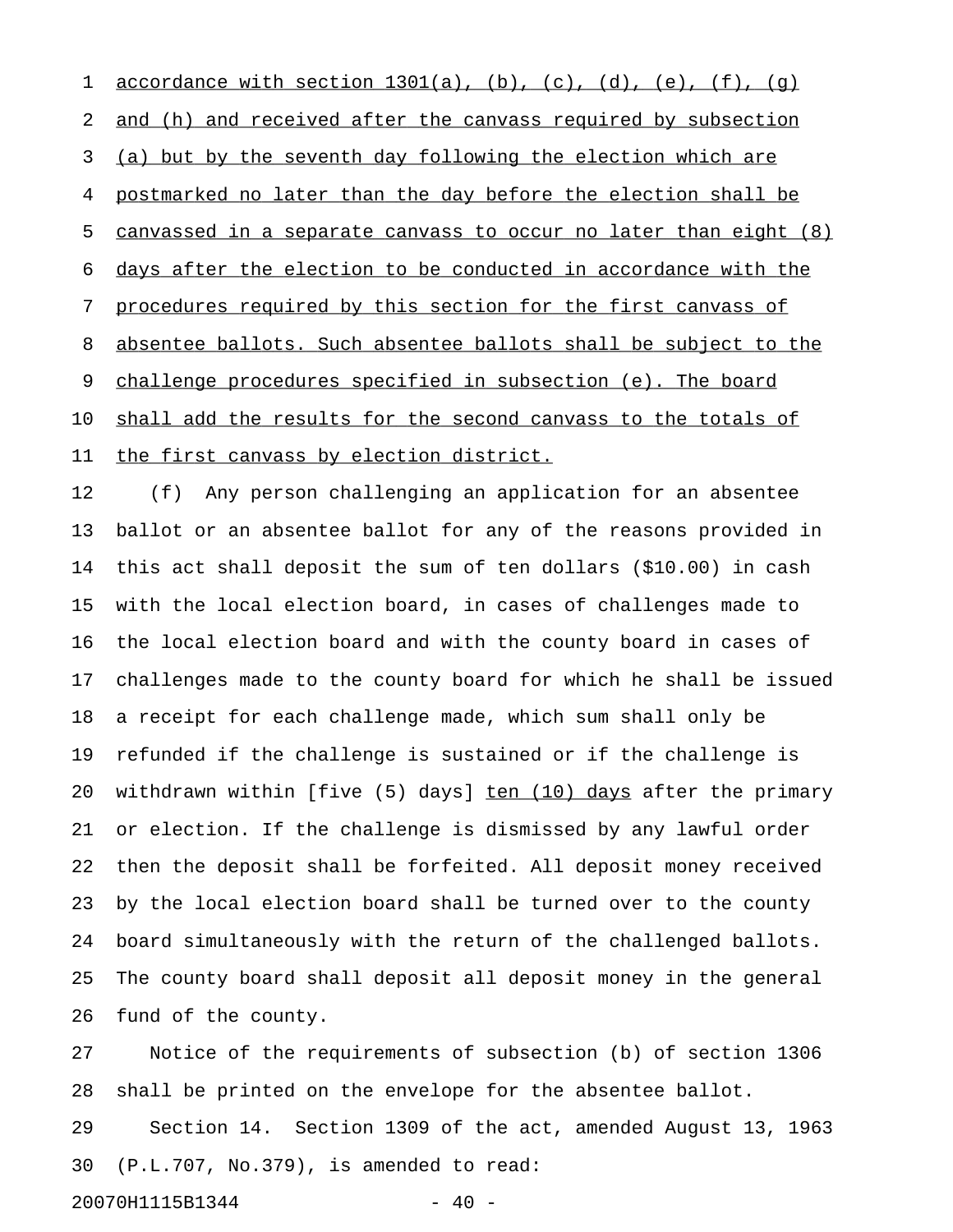1 Section 1309. Public Records.--All official absentee 2 ballots, files, applications for such ballots and envelopes on 3 which the executed declarations appear, and all information and 4 lists are hereby designated and declared to be public records 5 and shall be safely kept for a period of two years, except that 6 no information concerning a military elector shall be made 7 public which is expressly forbidden by the [War] Department of 8 Defense because of military security.

9 Section 15. Section 1404(a) of the act, amended October 8, 10 2004 (P.L.807, No.97), is amended to read:

11 Section 1404. Computation of Returns by County Board; 12 Certification; Issuance of Certificates of Election.--

13 (a) The county board shall, at nine o'clock A. M. on the 14 third day following the primary or election, at its office or at 15 some other convenient public place at the county seat, of which 16 due notice shall have been given as provided by section 1403, 17 publicly commence the computation and canvassing of the returns, 18 and continue the same from day to day until completed, in the 19 manner hereinafter provided. For this purpose any county board 20 may organize itself into sections, each of which may 21 simultaneously proceed with the computation and canvassing of 22 the returns from various districts of the county in the manner 23 provided by this section. The return board shall reconvene at 24 nine o'clock A. M. on the eighth day following the election to 25 canvass absentee ballots received no later than the seventh day 26 following the election which are postmarked the day before the 27 election. Upon the completion of such computation and 28 canvassing, the board shall tabulate the figures for the entire 29 county and sign, announce and attest the same, as required by 30 this section.

20070H1115B1344 - 41 -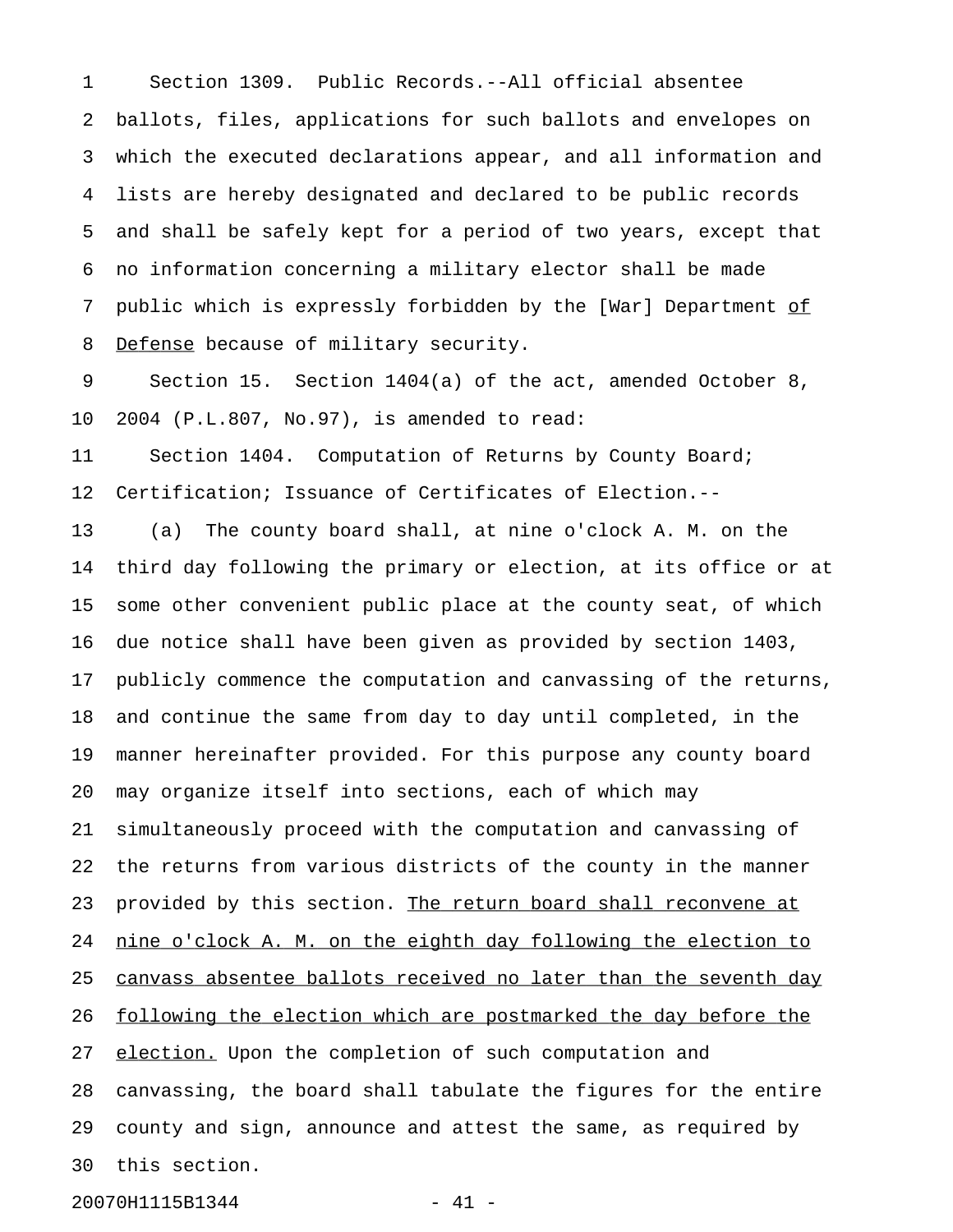1 \* \* \*

2 Section 16. Section 1626(d) of the act, amended July 11, 3 1980 (P.L.600, No.128), is amended to read:

4 Section 1626. Reporting by Candidate and Political 5 Committees and other Persons.--

6 \* \* \*

7 (d) Pre-election reports by candidates for offices to be 8 voted for by the electors of the State at large and all 9 political committees, which have expended money for the purpose 10 of influencing the election of such candidate, shall be filed 11 not later than the sixth Tuesday before and the second Friday 12 before an election, provided that the initial pre-election 13 report shall be complete as of fifty (50) days prior to the 14 election and the subsequent pre-election report shall be 15 complete as of [fifteen  $(15)$ ] eighteen  $(18)$  days prior to the 16 election. Pre-election reports by all other candidates and 17 political committees which have received contributions or made 18 expenditures for the purpose of influencing an election shall be 19 filed not later than the second Friday before an election, 20 provided that such report be complete as of [fifteen (15)] 21 eighteen (18) days prior to the election.

22 \* \* \*

23 Section 17. The act is amended by adding sections to read: 24 Section 1819.1. Misleading Mailings.--A person who wilfully 25 sends a mailing that provides deliberately misleading 26 information regarding the date of the election or the location 27 of polling places shall be sentenced to pay a fine not exceeding

28 fifteen thousand dollars  $($15,000)$ , or to undergo a term of

29 imprisonment of not more than seven (7) years, or both.

30 Section 1827.1. Unlawful Interference with Voter

20070H1115B1344 - 42 -